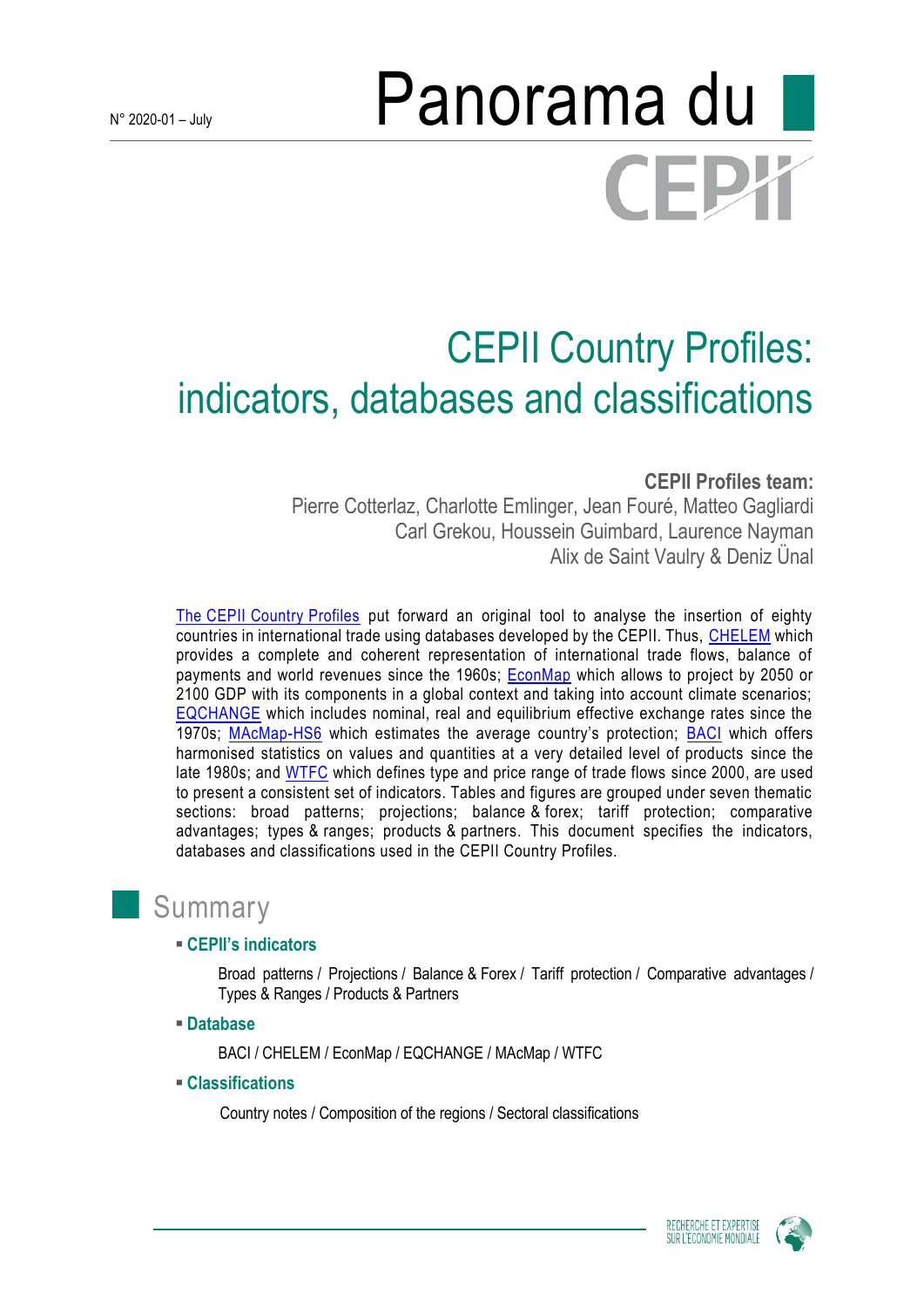# **CEPII's indicators**

# **BROAD PATTERNS**

This section presents country's integration in the world economy over the long run. Data sets start in 1960 for GDP and population, and in 1967 for trade flows. However, for successor states of the former USSR, the former Czechoslovakia, the former Yugoslavia and for a few numbers of other countries, trade data start in 1996 for reasons of availability and quality.

#### **Table 1**

**Population, gross domestic product (GDP) and trade in goods and services (latest available year [t] and average annual growth rate from [t-10] to [t])**

Sources: CEPII, CHELEM – GDP - International Trade - Balance of Payments databases.

Notes:

Data are displayed for the country, the region it belongs and the world (see the **Classifications section** for the composition of the regions).

*Population:* thousands of inhabitants at mid-year.

*GDP at current prices:* Gross Domestic Product in millions of US current dollars.

*PPP GDP (constant \$ & prices):* Gross Domestic Product at 2017 prices and purchasing power parity, in millions of international dollars.

*GDP per capita (current US \$):* Gross Domestic Product per inhabitant at current prices, in US current dollars.

*PPP GDP per capita (constant \$ & prices):* Gross Domestic Product per inhabitant at 2017 prices and purchasing power parity, in international dollars.

*Exports and imports of goods:* FOB flows (Free On Board, transportation and insurance costs excluded), in millions of US current dollars.

*Exports and imports of services:* flows in millions of US current dollars. Processing is not included in sections **Broad patterns** and **Comparative advantages**.

*Average annual growth rate\*:* in %.

\*In Table 1.B, thanks to the harmonisation of countries' declarations in the CHELEM - International Trade database, the average annual growth rate of world exports is equal to that of world imports in goods. Trade data in services (CHELEM - Balance of Payments database) are not harmonised. The average annual growth rate for world exports in services, as well as for world imports, is here calculated on the average of world exports and imports (see **Databases section**).

**Figure 1 Population, GDP and GDP per capita (1960- latest available year [t])**

Source: CEPII, CHELEM – GDP database.

Notes:

*Population:* share of the country in the region's population and in the world's population (inhabitants at mid-year), in %.

*GDP in purchasing power parity:* share of the country in the region's and in the world's GDP in purchasing power parity (at 2017 prices and purchase power parity rates), in %.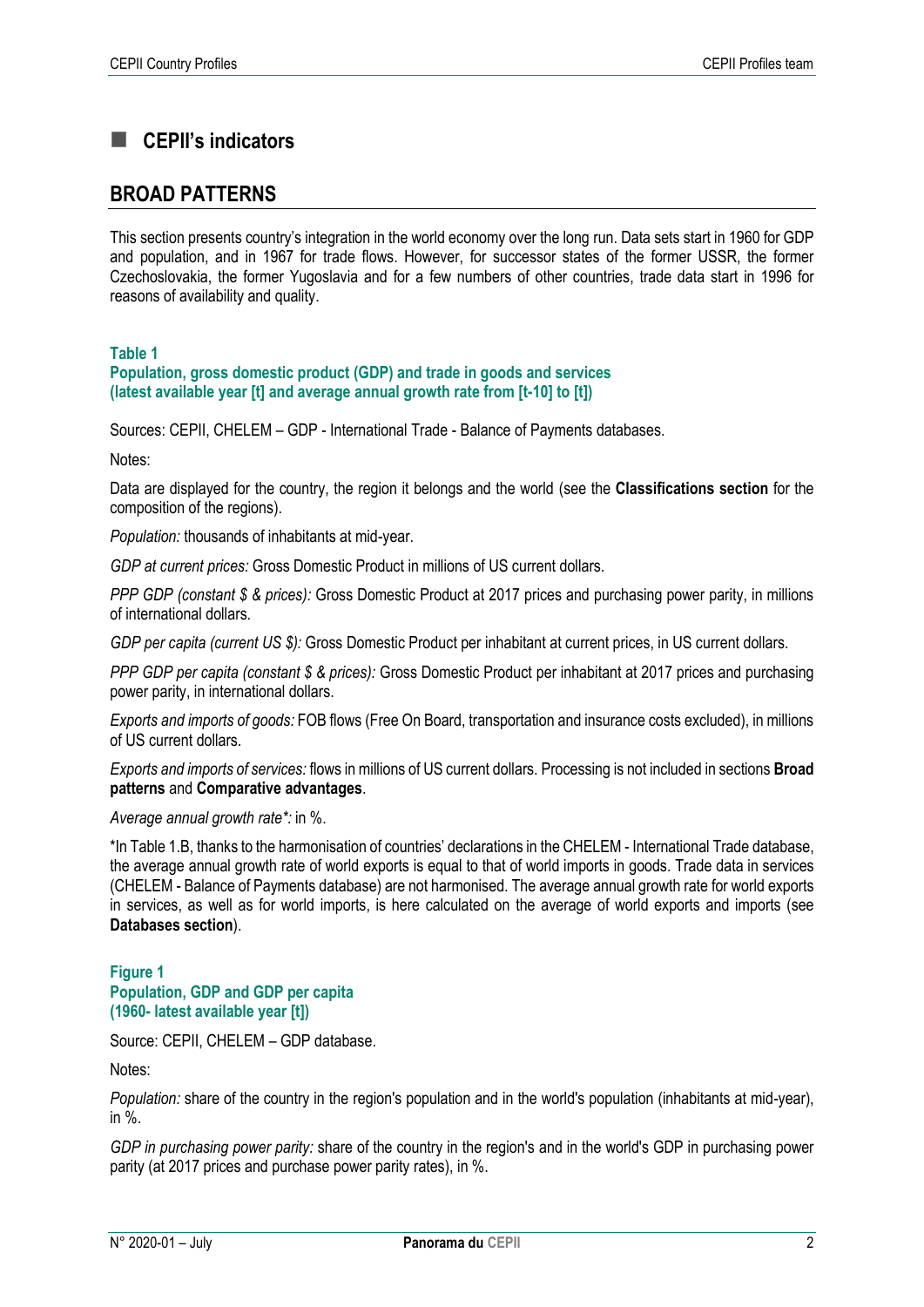*GDP per capita in purchasing power parity:* country's GDP per inhabitant in purchasing power parity relative to the region's and the world's ones (at 2017 prices and purchase power parity), in %.

#### **Figure 2**

#### **Openness, share in world trade and trade balance relative to GDP (goods and services, 1967- latest available year [t])**

Sources: CEPII, CHELEM – International Trade - Balance of Payments – GDP databases.

#### Notes:

Processing is not included in services in sections **Broad patterns** and **Comparative advantages**.

Openness degree  $\frac{k}{i} = 100 \frac{(X_i^k + M_i^k)/2}{GDR}$  $GDP<sub>i</sub>$ 

with

 $X_i^k$ exports of country *i* in sector *k* to all partners at current dollars

 $M_{i.}^{k}$ imports of country *i* in sector *k* from all partners at current dollars

*k* sectors of the CHELEM database (see the **Classifications section**)

GDP<sub>i</sub> GDP of country *i* at current dollars

Share in world trade  $x_{i.} = 100 \frac{X_{i.}}{X_{i.}}$  $\frac{X_{i}}{X_{i}}$  and  $m_{i} = 100 \frac{M_{i}}{M_{i}}$  $M_{\cdot}^{\cdot}$ 

with

 $X_i$ exports of country *i* in all products to all partners at current dollars

 $X^{\cdot}$ <sup>∙</sup> world exports in all products at current dollars

 $M_i^{\cdot}$ imports of country *i* in all products from all partners at current dollars

> $i - M_i$  $GDP_i$

 $M^{\cdot}$ world imports in all products at current dollars

# Trade balance in % of GDP

with

 $X_{i.}^{\cdot}$ exports of country *i* in all products to all partners at current dollars

 $M_i^{\cdot}$ imports of country *i* in all products from all partners at current dollars

GDP<sub>i</sub> GDP of country *i* at current dollars

#### **Figure 3 Geographic breakdown of the country's exports and imports (goods, latest available year [t], [t-10], [t-20], [t-30], [t-40], [t-50])**

Source: CEPII, CHELEM – International Trade database.

Note:

Only the regions that made up more than 5% in the country's exports (or imports) in the latest year or that allowed for more than 10% in the preceding selected years are individualised. The remained regions are grouped in "Rest of the world" (see the **Classifications section** for the composition of the regions).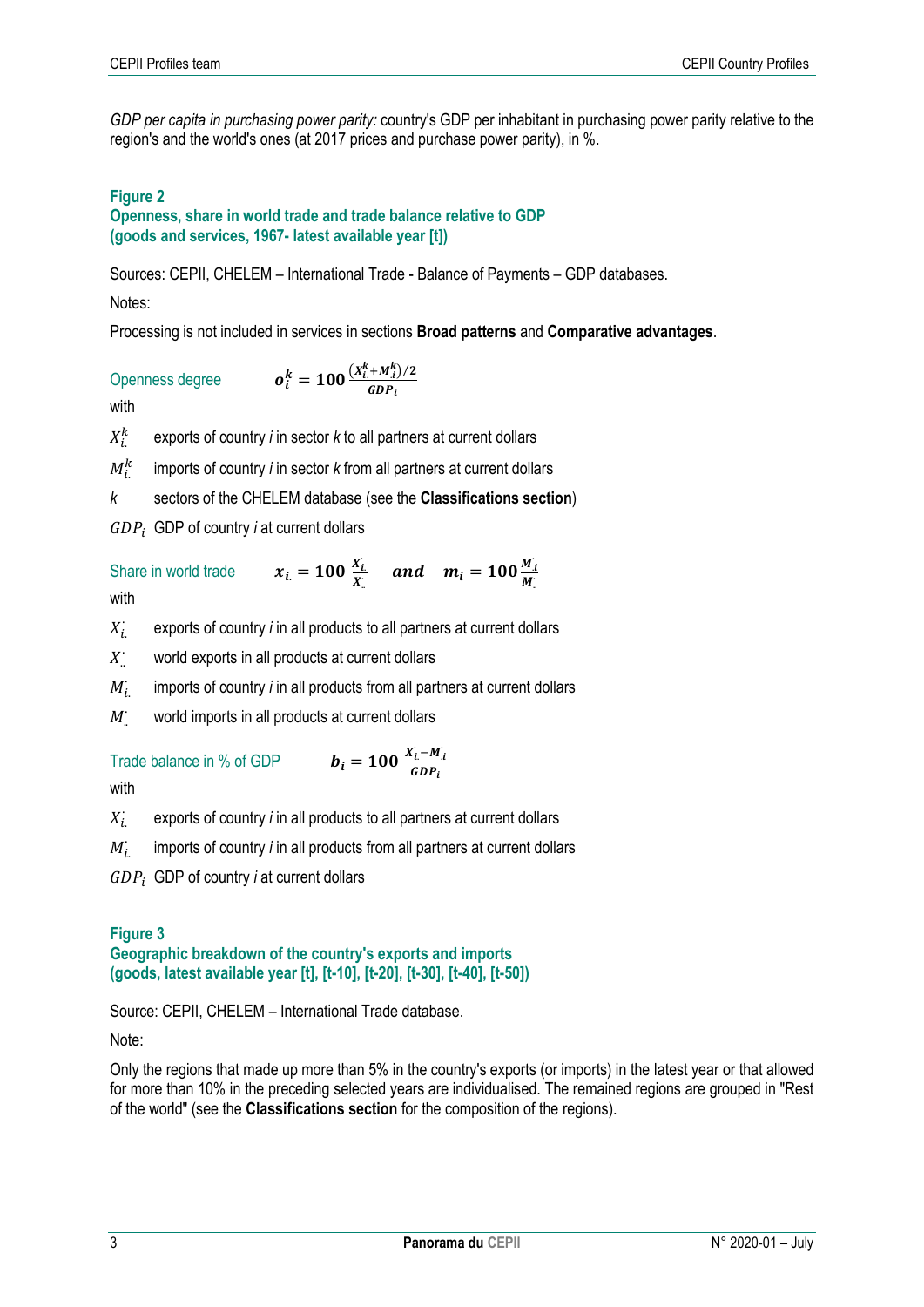#### **Figure 4 Breakdown of the country's exports and imports by industry group (goods and services, latest available year [t], [t-10], [t-20], [t-30], [t-40], [t-50])**

Sources: CEPII, CHELEM – International Trade - Balance of Payments databases.

Notes:

Only the industry groups that made up more than 5% in the country's exports (or imports) in the latest year or that allowed for more than 10% in the preceding selected years are individualised. "Rest of goods and services" aggregate includes remaining groups.

Industry groups are defined according to the sectoral classification of the CHELEM database (see the **Classifications section**).

Processing is not included in services in sections **Broad patterns** and **Comparative advantages**.

# **PROJECTIONS**

This section presents a projection exercise to fuel the reflections on the world economy by 2050 in terms of GDP and its main determinants. It also contains a particularly useful component on climate change issues with alternative scenarios of economic growth by 2100.

#### **Table 1 Population and Gross Domestic Product (2010, 2025, 2050)**

Source: CEPII, EconMap database.

Notes:

Projections start in 2013.

*GDP at constant prices*: Gross Domestic Product in millions of constant 2005 dollars

*GDP per capita in PPP*: Gross Domestic Product per capita at purchasing power parity prices of 2005

*Population*: in thousands of inhabitants

#### **Figure 1 Breakdown of the GDP growth (average growth 1995-2010, 2010-2025, 2025-2050)**

Source: CEPII, EconMap database.

Notes:

Projections start in 2013.

The contribution to growth of the different components of GDP is computed according to following [MaGE](http://www.cepii.fr/CEPII/en/bdd_modele/presentation.asp?id=13) (Macroeconometrics of the Global Economy) model's production function, which is used to produce the statistical projections in th[e EconMap](http://www.cepii.fr/CEPII/fr/bdd_modele/presentation.asp?id=11) database (**Fouré** *et alii***, 2012 & 2013**):

$$
Y_{i,t} = \left[1 - \left(\frac{B_{i,t}}{p_{E_t}}\right)^{\sigma - 1}\right]^{\frac{\sigma}{1 - \sigma}} A_{i,t} K_{i,t}^{\alpha} L_{i,t}^{1 - \alpha}
$$

with

 $Y_{i,t}$  GDP of country *i* at time *t*, in constant dollars

 $K_{i,t}$  capital stock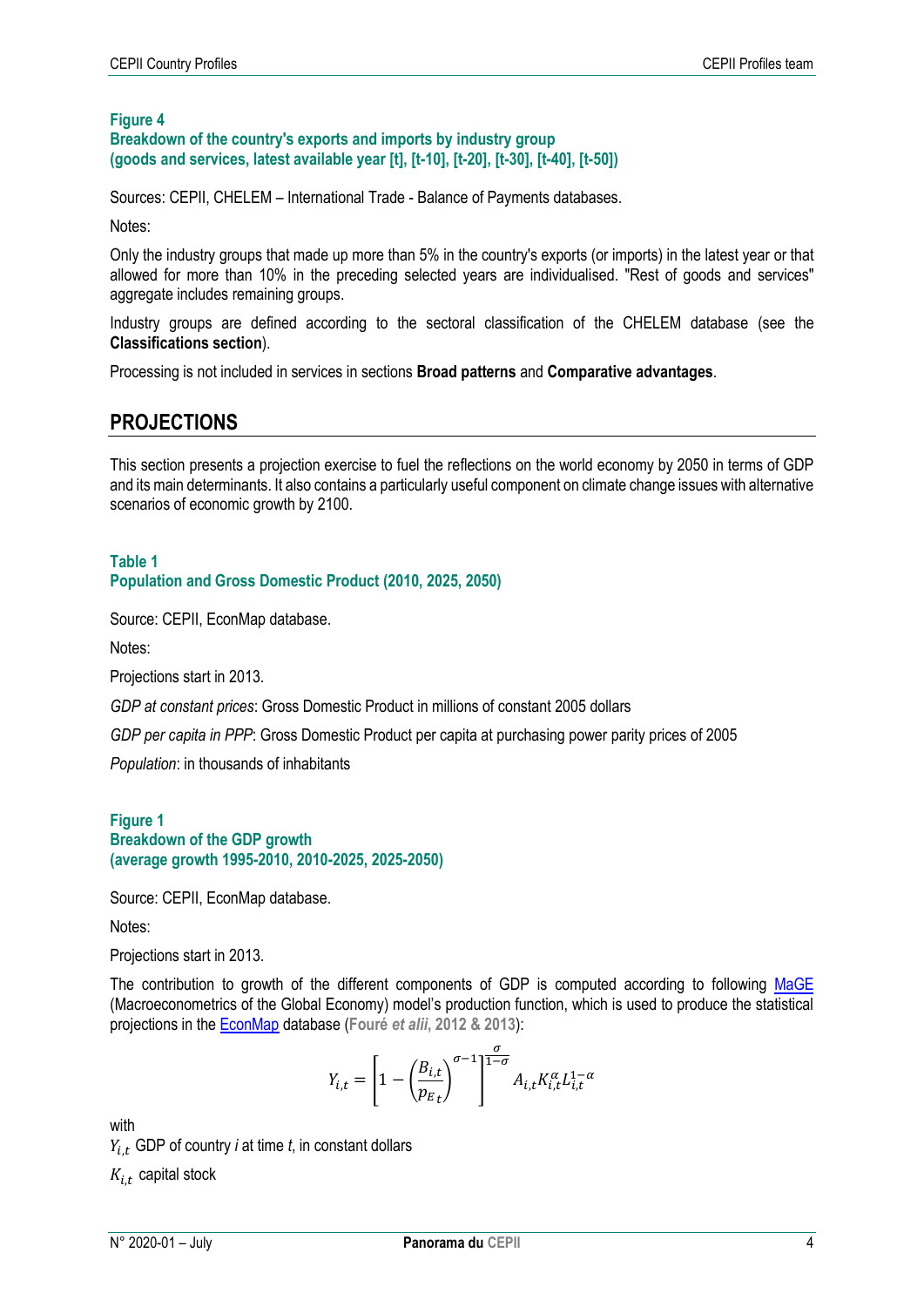# $L_{i,t}$  active population

 $A_{i,t}$  productivity of capital and labor

 $p_{{E}_{\textit{\textbf{t}}}}$  world average price of energy, approximated by oil price

 $B_{i,t}$  productivity of energy

 $\alpha$  share of capital in value added

 $\sigma$  elasticity of substitution between energy and the capital-labor aggregate.

#### Contribution of capital

$$
c^K = \alpha \left( \frac{K_{i,t}}{K_{i,t-1}} - 1 \right)
$$

with

with

 $K_{i,t}$  capital stock

 $\alpha$  share of capital in value added

#### Contribution of labour

$$
L = (1 - \alpha) \left( \frac{L_{i,t}}{L_{i,t-1}} - 1 \right)
$$

 $L_{i,t}$  active population

 $\alpha$  share of capital in value added

#### Contribution of labour-capital productivity

 $A = \left( \frac{A_{i,t}}{4} \right)$  $\frac{A_{l,t}}{A_{l,t-1}}-1\Big)$ 

with

 $A_{i,t}$  productivity of capital and labor

Continution of energy efficiency

\n
$$
c^{E} = \left( \frac{\left[1 - \left(\frac{B_{i,t}}{p_{Et}}\right)^{\sigma - 1}\right]^{\frac{\sigma}{1 - \sigma}}}{\left[1 - \left(\frac{B_{i,t-1}}{p_{Et-1}}\right)^{\sigma - 1}\right]^{\frac{\sigma}{1 - \sigma}}} - 1 \right)
$$

with

 $B_{i,t}$  productivity of energy

 $p_{{E}_{\textit{\textbf{t}}}}$  world average price of energy, approximated by oil price

 $\sigma$  elasticity of substitution between energy and the capital-labor aggregate.

#### **Table 2 Active population, education and saving rate (2010, 2025, 2050)**

Source: CEPII, EconMap database.

Notes:

*Active population*: percentage of active population over total population, in percentage points

*Savings rate*: share of gross domestic product that is saved

*Secondary- or tertiary-educated population*: share in working age population

*Tertiary-educated population*: share in working age population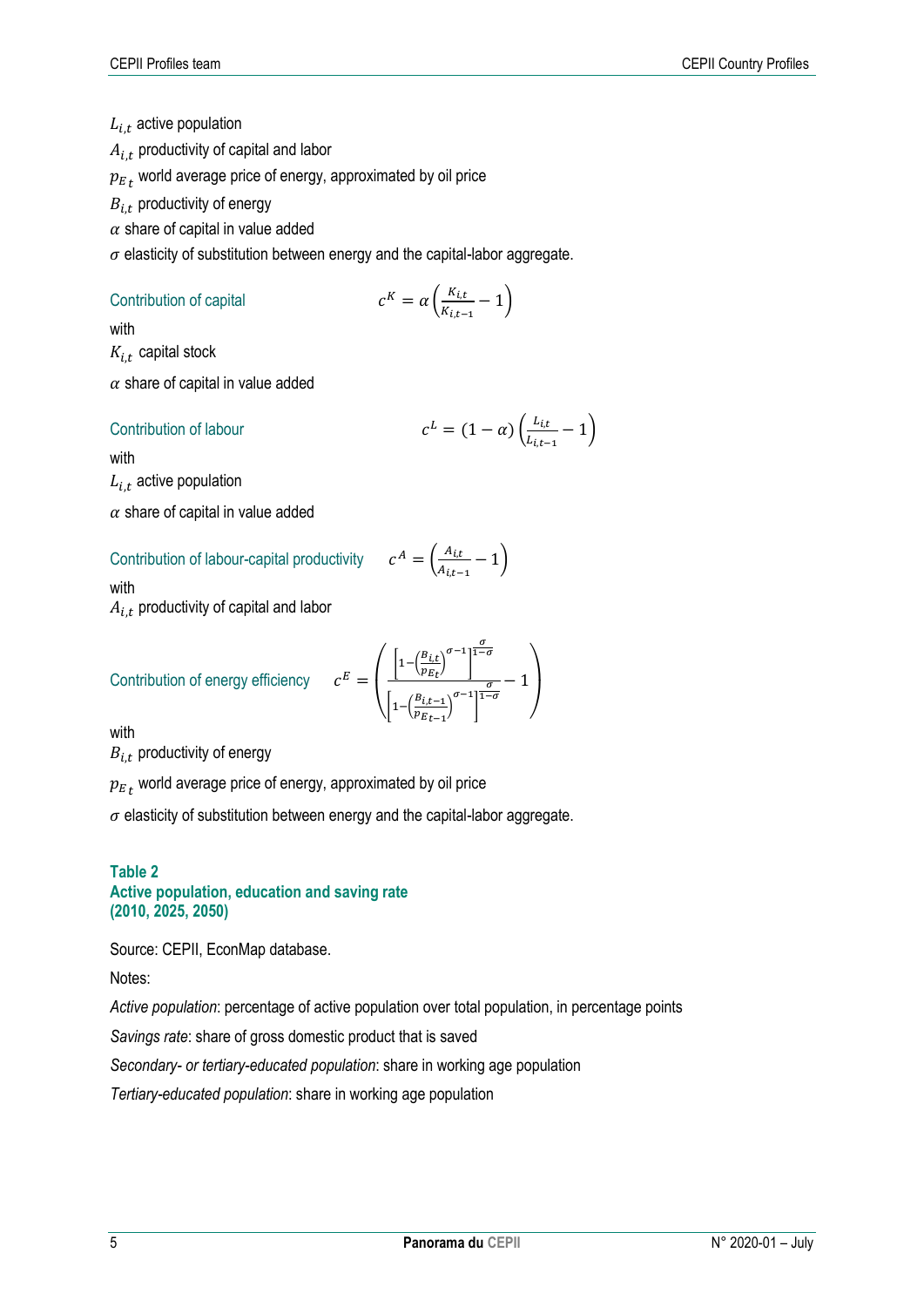# **Figure 2**

**Age pyramid** 

**(total population and active population by age range, two years to be chosen)**

Source: CEPII, EconMap database.

Note:

*Total and active population*: in thousands of inhabitants by age group and gender, according to employment status

#### **Figure 3 GDP in the five IPCC scenarios (Intergovernmental Panel on Climate Change) (average growth rate by decade, GDP in % of the region, GDP in % of world, 1980-2100)**

Source: CEPII, EconMap database.

Notes:

GDP projections to 2100 by the CEPII start as of 2013 and are designed after the narratives described in O'Neill *et alii* (**[2017](https://www.sciencedirect.com/science/article/abs/pii/S0959378015000060)**), which will notably be used as a basis for the next Intergovernmental Panel on Climate Change (IPCC) report expected by 2022.

O'Neill *et alii* offer five different narratives for the world economy by the end of the 21st century according to climatic changes, known as the "Shared Socioeconomic Pathways" (SSPs), that encompass both population, productivity or inequalities. Presented on a double axis of socio-economic challenges to be tackled ―to mitigate the deterioration of the climatic conditions, on the one hand, and to adapt to them, on the other hand― these five scenarios are the following:



#### **Five shared socioeconomic pathways (SSPs) representing different combinations of challenges to mitigation and to adaptation**

for adaptation

Source: **O'Neill** *et alii* **(2017)**.

*Quotations from* **O'Neill** *et alii (2017)*

- *SSP1 Sustainability―Taking the green road (low challenges): This is a world making relatively good progress towards sustainability, with sustained efforts to achieve development goals, while reducing resource intensity and fossil fuel dependency. (…) The combination of directed development of environmentally friendly technologies, a favourable outlook for renewable energy, institutions that can facilitate international cooperation, and relatively low energy demand results in relatively low challenges to mitigation. At the same time, the improvements in human well-being, along with strong and flexible global, regional, and national institutions imply low challenges to adaptation.*
- *SSP2 Middle of the road (intermediate challenges): The world follows a path in which social, economic, and technological trends do not shift markedly from historical patterns. Development and income growth proceeds unevenly, with some*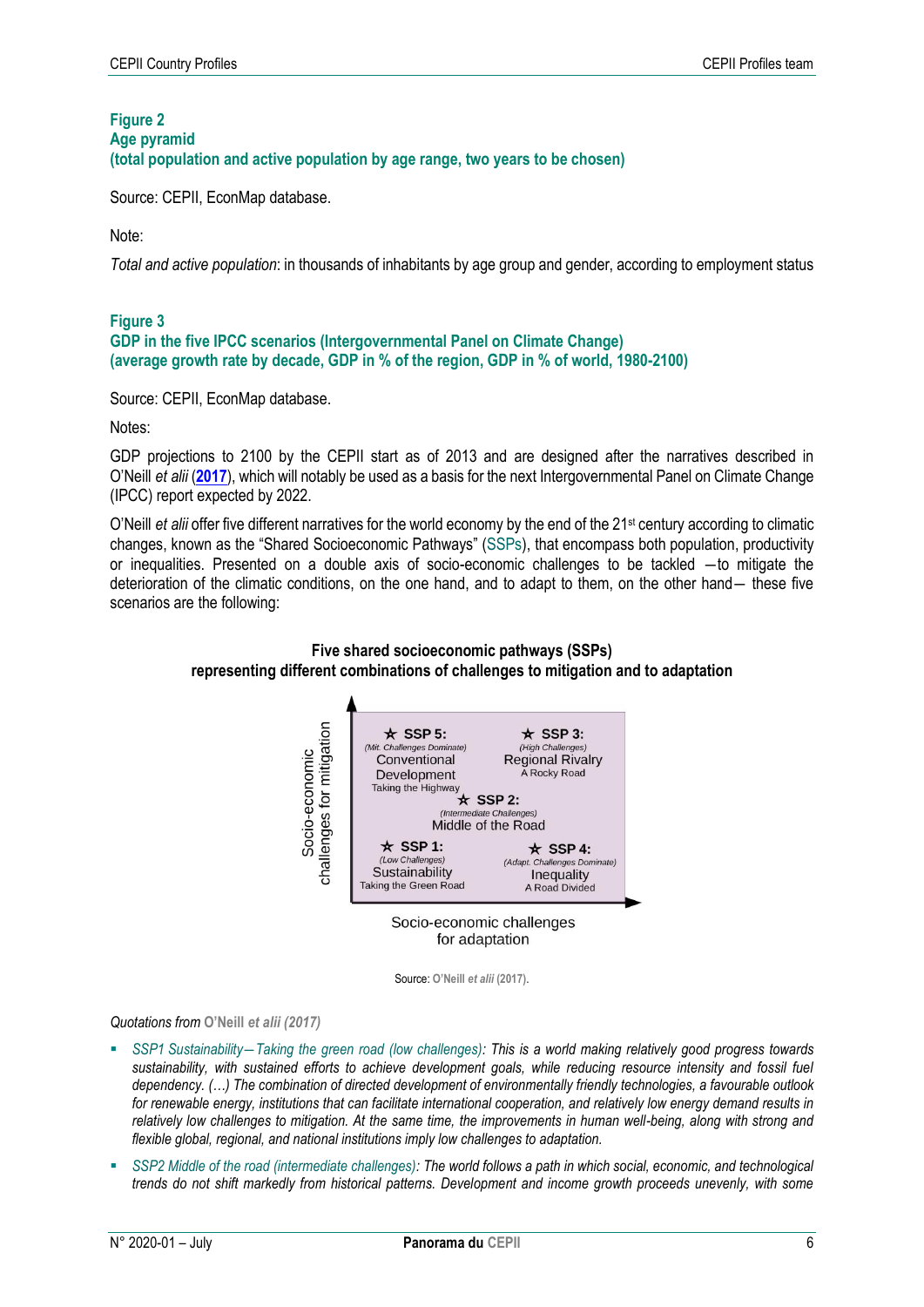*countries making relatively good progress while others fall short of expectations. (…) These moderate development trends leave the world, on average, facing moderate challenges to mitigation and adaptation, but with significant heterogeneities across and within countries.*

- *SSP3 Regional rivalry―A rocky road (high challenges): A resurgent nationalism, concerns about competitiveness and security, and regional conflicts push countries to increasingly focus on domestic or, at most, regional issues. (…) Growing resource intensity and fossil fuel dependency along with difficulty in achieving international cooperation and slow technological change imply high challenges to mitigation. The limited progress on human development, slow income growth, and lack of effective institutions, especially those that can act across regions, implies high challenges to adaptation for many groups in all regions.*
- *SSP4 Inequality—A road divided (adaptation challenges dominate): Highly unequal investments in human capital, combined with increasing disparities in economic opportunity and political power, lead to increasing inequalities and stratification both across and within countries. (…) Environmental policies focus on local issues around middle and high income areas. The combination of some development of low carbon supply options and expertise, and a well-integrated international political and business class capable of acting quickly and decisively, implies low challenges to mitigation. Challenges to adaptation are high for the substantial proportions of populations at low levels of development and with limited access to effective institutions for coping with economic or environmental stresses.*
- *SSP5 Fossil-fueled development—Taking the highway (mitigation challenges dominate): Driven by the economic success of industrialised and emerging economies, this world places increasing faith in competitive markets, innovation and participatory societies to produce rapid technological progress and development of human capital as the path to sustainable development. (…)The strong reliance on fossil fuels and the lack of global environmental concern result in potentially high challenges to mitigation. The attainment of human development goals, robust economic growth, and highly engineered infrastructure results in relatively low challenges to adaptation to any potential climate change for all but a few.*

The [EconMap](http://www.cepii.fr/CEPII/fr/bdd_modele/presentation.asp?id=11) database proposes a quantification of these five very contrasted *scenarios* (**Fontagné & Fouré, 2016**). Three indicators are presented here:

SSP1 Green road SSP2 Middle of the road SSP3 Rocky road SSP4 Divided road SSP5 Highway

#### Average growth rate by decade

Ten-year average of Gross Domestic Product growth at constant prices, measured in percentage points. Data for every decade is displayed at the median year (for instance, the average growth rate for 2050-2060 is displayed at year 2055).

#### In % of the region GDP

Share of gross domestic product at constant price in regional total, expressed in percentage points. For every decade, the share is computed for the median year.

#### In % of the world GDP

Share of gross domestic product at constant price in world total, expressed in percentage points. For every decade, the share is computed for the median year.

# **BALANCE & FOREX**

This section presents indicators related to current transactions (trade in goods and services, movements of income based on compensation of inputs to the production process or on one-way transfers) from the CHELEM - Balance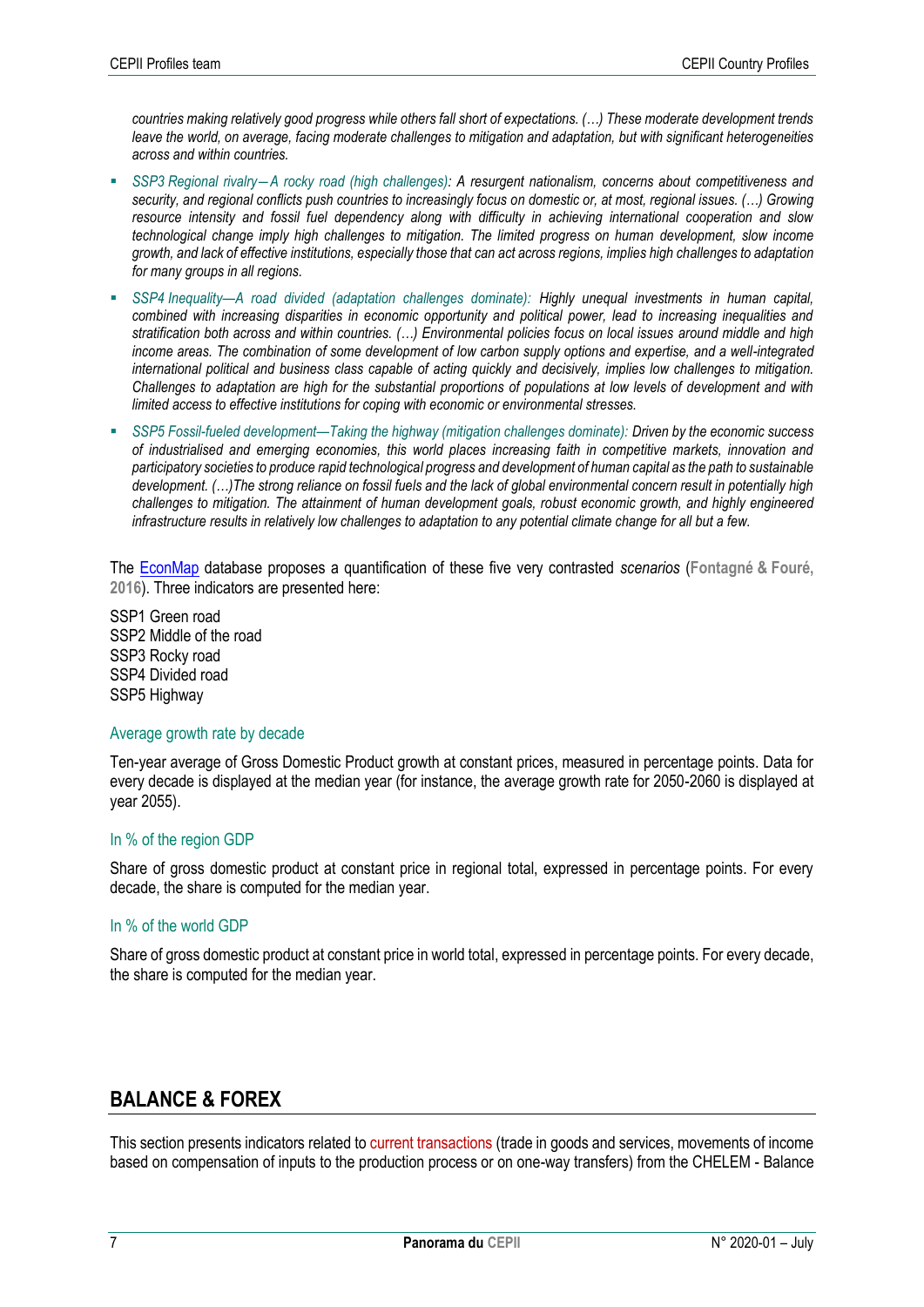of payments database; to effective exchange rates form the EQCHANGE database; and to terms of trade from the WTFC database.

#### **CURRENT ACCOUNT**

The current account of the balance of payments is broken down as follows:

- Trade in goods displayed for the total of goods;
- Trade in services shown in three headings (transportation, travel and other services), the last one, delineated in 10 items, being basically business services;
- The primary income account concerning, in national accounts, the return of economic units in exchange for their supply of labour (compensation of employees), of capital (investment income and interest) or natural resources (rents). The primary income balance, added to GDP, makes up the gross national income of the country;
- The secondary income account includes transfers without quid pro quo not related to the production process, contrary to the primary income account — with international cooperation one of the main items.

#### **Table 1**

#### **Major flows of the country's current account (credits, debits and balance in millions of dollars, latest available year [t])**

Source: CEPII, CHELEM - Balance of Payments database.

Note:

The four accounts (goods, services, primary and secondary income) sum up to the current account. For goods and services, credits tally with exports, and debits with imports.

#### **Figure 1**

#### **Major flows of the country's current account (credits, debits and balance in % of GDP, 1967- latest available year [t])**

Source: CEPII, CHELEM - Balance of Payments database.

Note:

The four accounts (goods, services, primary and secondary income) sum to the current account. For goods and services, credits tally with exports, and debits with imports.

#### **Figure 2 Trade in services of the country shown in three broad categories (credits, debits and balance in % of GDP, 1967- latest available year [t])**

Source: CEPII, CHELEM - Balance of Payments database.

Note:

This breakdown highlights usual services — transportation (delivery of goods and passengers) and travel (tourism) ─ and the other services that are mainly business services and traded through the new technologies. "Other services" is an aggregate that results from the difference between services and the sum of "transport" and "travel". It can happen that the sum of all sub-items of "other services" (processing...cultural services) doesn't tally with the "other services" aggregate. This occurs when services are not fully distributed across the "other services" components for confidentiality reasons. An example is Ireland in 1996.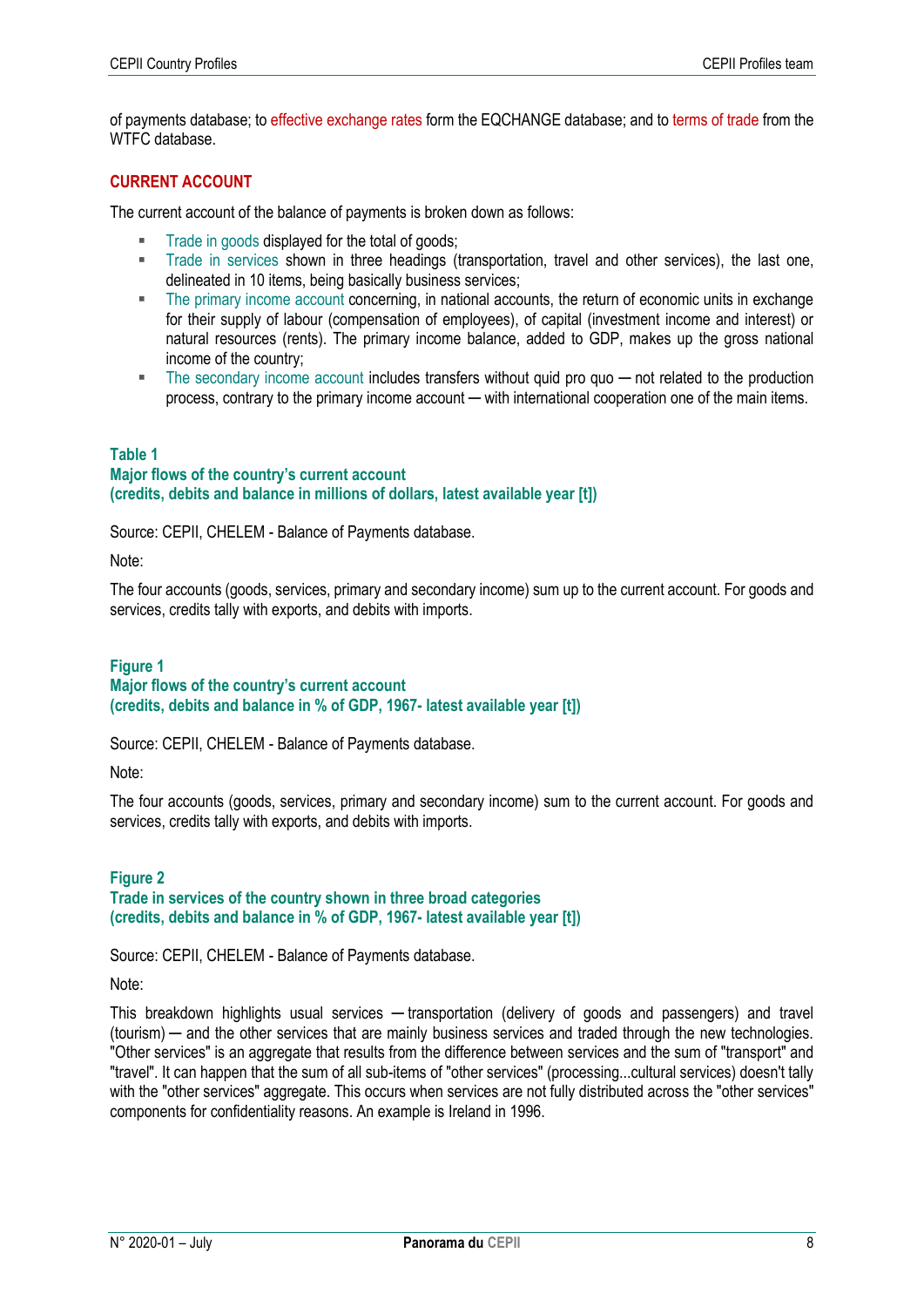#### **Figure 3 Breakdown of trade in "other services" (credits, debits and balance in % of GDP, 2005- latest available year [t])**

Source: CEPII, CHELEM - Balance of Payments database.

Note:

Other services" are delineated in 10 items: manufacturing services on physical inputs owned by others (Processing, for the shortcut), maintenance and repair services n.i.e. (Maintenance), construction services (Construction), insurance and pension services (Insurance), financial services, charges for the use of intellectual property n.i.e. (Licensing), telecommunications, computer, and information services (Telecom. Computer), other business services (Other business services), personal, cultural, and recreational services (Culture), government goods and services n.i.e. (Government).

#### **Figure 4 Country's primary income with a focus on investment (credits, debits and balance in % of GDP, 2005- latest available year [t])**

Source: CEPII, CHELEM - Balance of Payments database.

Note:

Primary income is broken down into investment income, compensation of employees and other primary income. Moreover, investment income is further classified by direct investment income, portfolio income, and other investment income (mainly interests on loans), and by reserve assets as well.

#### **EFFECTIVE EXCHANGE RATES**

This section proposes a multiple and original reading of the currencies' effective exchange rates evolutions since 1973: nominal *versus* real rates; equilibrium real effective exchange rate; and the deviation of the later to its equilibrium level.

There is no data for Belarus and Taiwan.

#### **Figure 5 Effective exchange rates (1973- latest available year [t])**

Source: CEPII, EQCHANGE database.

Notes:

#### Nominal and real effective exchange rates (2010=100)

An effective exchange rate measures the rate at which a country's currency exchanges against a basket of other currencies, in either nominal or real terms.

The nominal effective exchange rate of country *i* in period *t* (NEER<sub>i,t</sub>) measures the value of the currency of country *i* against a weighted average of foreign currencies:

$$
NEER_{i,t} = \prod_{j=1}^{N} NER_{ij,t}^{w_{ij,t}}
$$

where  $NER_{ij,t}$  is the index of the nominal bilateral exchange rate between the currency of country *i* and the currency of its trade partner *j* in period *t*, *N* denotes the number of trading partners and  $w_{ij,t}$  is the trade-based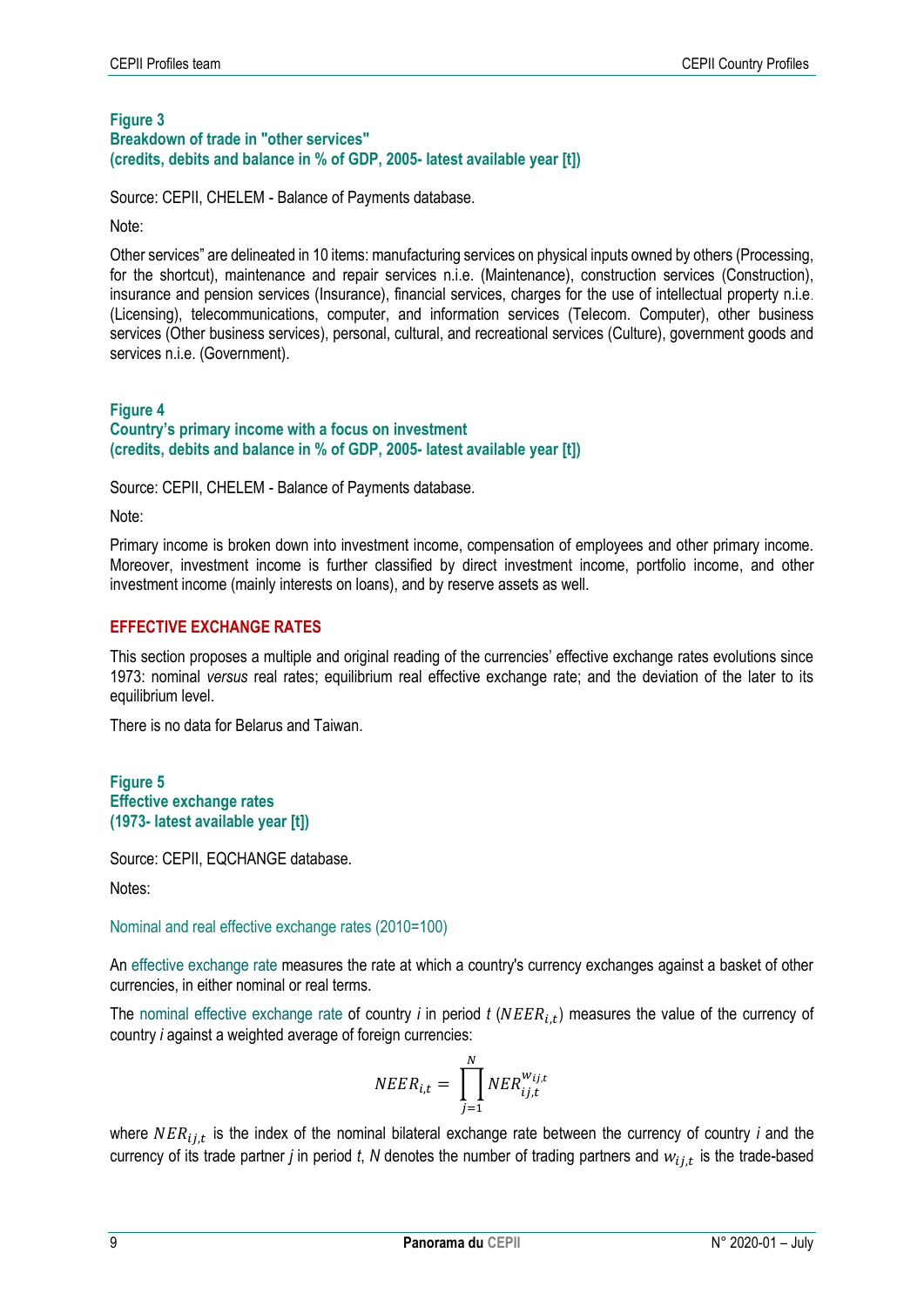weight associated to the partner *j*. These weights are normalised so that their sum is equal to one, i.e.  $\sum_{j=1}^{N} w_{ij,t} = 1$  (see Couharde *& alii,* 2018).

The real effective exchange rate of country *i* in period  $t$  ( $REER_{i,t}$ ) is calculated as the weighted average of real bilateral exchange rates against each of its *N* trading partners *j*:

$$
REER_{i,t} = \prod_{j=1}^{N} RER_{ij,t}^{w_{ij,t}}
$$

where  $RER_{ij,t} = \frac{NER_{ij,t} \times P_{i,t}}{P_{ij,t}}$  $\frac{ij, \varepsilon \wedge i \cdot \varepsilon}{P_{j,t}}$  is an index of the real exchange rate of the currency of the country *i* vis-à-vis the currency of the trading partner *j* in period *t.*  $P_{i,t}$  and  $P_{j,t}$  stand respectively for the price index of country *i* and of country *j*.

With these definitions, a real (nominal) appreciation of the domestic currency is recorded as an increase in the real (nominal) effective exchange rate index.

#### Equilibrium effective real exchange rate (and its 95% confidence interval)

The series correspond to the average of the estimated equilibrium effective real exchange rates over different models and samples. The equilibrium exchange rates have been derived relying on the Behavioral Equilibrium Exchange Rate approach (BEER approach; see **Clark & MacDonald, 1998**). Hence, the obtained series correspond to the equilibrium levels of the exchange rates suggested by the fundamentals of the economies (**Couharde** *et alii***, 2018**). The lines below and above the series respectively indicate the lower and upper bounds of the 95% confidence interval.

#### Real exchange rate misalignment (and its 95% confidence interval)

The series correspond to the average of the estimated currency misalignments (in percentage) over different samples and models. Each currency misalignment series has been calculated as the log-difference between the actual real effective exchange rate ( $reer_{i,t})$  and its estimated equilibrium level ( $erer_{i,t})$  at date *t.* 

$$
Mis_{i,t} = reer_{i,t} - erer_{i,t}
$$

The misalignments' values then give the magnitude of the real exchange rate adjustment that would restore equilibrium. Given the definition of the real effective exchange rate, a negative sign of the misalignment ( $reer_{i,t}$  <  $error_{i,t})$  indicates an undervaluation (the real exchange rate must appreciate to converge towards its long-run equilibrium value), whereas a positive sign ( $reer_{i,t} > err_{i,t}$ ) indicates an overvaluation of the real effective exchange rate (the real exchange rate must depreciate to converge towards its long-run equilibrium value).

#### **TERMS OF TRADE**

This section presents the evolution of countries' unit values in exports and imports, as well as their terms of trade, in all and manufactured goods since 2000.

Individual data are not available for Belgium and Luxembourg for the whole period.

Hence, the figure for Belgium or Luxembourg refers to the sum of Belgium and Luxembourg.

#### **Figure 6**

#### **Terms of trade evolution in all products and their breakdown (export and import unit values, terms of trade, 2000- latest available year [t], 2000=100)**

Source: CEPII, WTFC database.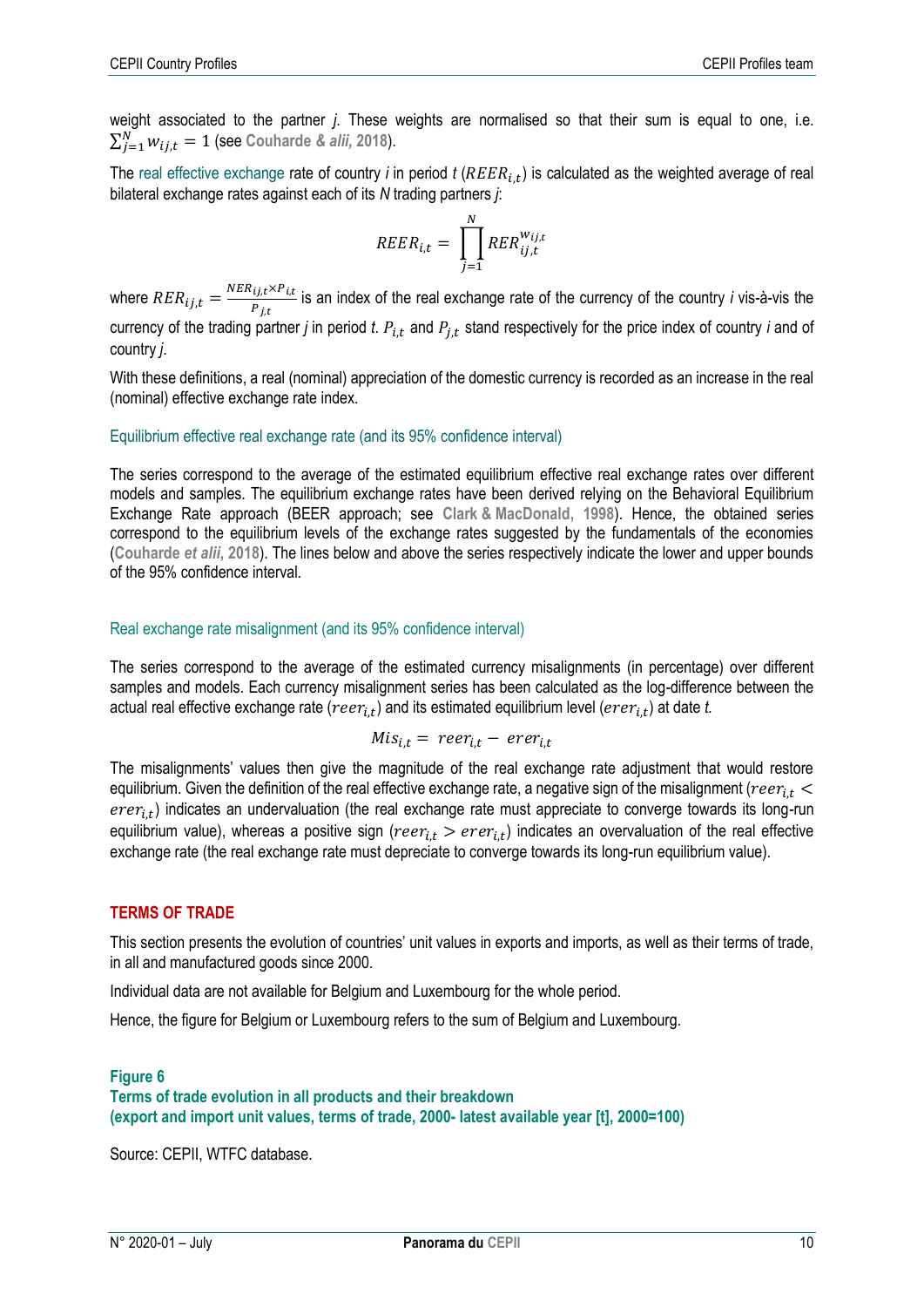Notes:

Unit values are defined at the 6-digit level of the Harmonised System (HS) classification in WTFC database and are then aggregated.

Terms of trade are defined as the ratio of export to import price. The terms of trade index is here equal to the ratio of the Laspeyres unit value indices of exports and imports of a given country:

$$
TE_i = \frac{L_i^x}{L_i^m}
$$

with  $L^x$  and  $L^m$  Laspeyres indices for respectively exports and imports of country *i*. The Laspeyres index is the arithmetical average of the ratio of unit values at time *t* and at the time of reference *0*, weighted by the share of the country *j* and product *k* in country *i*'s trade at time *0*.

$$
L_i^x = \sum_{jk} w_{ijk0} \frac{uv_{ijkt}}{uv_{ijk0}}
$$

with *uv*<sub>*ijkt*</sub> unit value of exports of country *i* to country *j* for the product *k* in year *t*, *uv*<sub>*ijk0*</sub> unit value of exports of country *i* to country *j* for the product *k* in year of reference *0* and with  $w_{ijk0} = \frac{v_{ijk0}}{\sum_{i=1}^{n} v_{ij}}$  $\frac{v_{ij}k_0}{\sum_{jk}v_{ij}k_0}$  share of the product *k* and the destination *j* in country *i*'s exports in year *0* (equal to 2000).

#### **Figure 7**

#### **Terms of trade evolution in manufacturing products and its breakdown (export and import unit values, terms of trade, 2000- latest available year [t], 2000=100)**

Source: CEPII, WTFC database.

Notes:

Unit values are defined at the 6-digit level of the Harmonised System (HS) classification in WTFC database and then aggregated.

Terms of trade are defined as the ratio of export and import price. The terms of trade index is here equal to the ratio of the Laspeyres unit value indices of exports and imports of a given country:

$$
TE_i = \frac{L_i^x}{L_i^m}
$$

with  $L^x$  and  $L^m$  Laspeyres indices for respectively exports and imports of country *i*. The Laspeyres index is the arithmetical average of the ratio of unit values at time *t* and at the time of reference *0*, weighted by the share of the country *j* and product *k* in country *i*'s trade at time *0*.

$$
L_i^x = \sum_{jk} w_{ijk0} \frac{uv_{ijkt}}{uv_{ijk0}}
$$

with *uvijkt* unit value of exports of country *i* to country *j* for the product *k* in year *t*, *uvijk0* unit value of exports of country *i* to country *j* for the product *k* in year of reference *0* and with  $w_{ijko} = \frac{v_{ijko}}{\sum_i v_{ij} w_{ij}}$  $\frac{\nu_{ijk0}}{\sum_{jk}\nu_{ijk0}}$  share of the product *k* and the destination *j* in country *i*'s exports in year *0* (equal to 2000).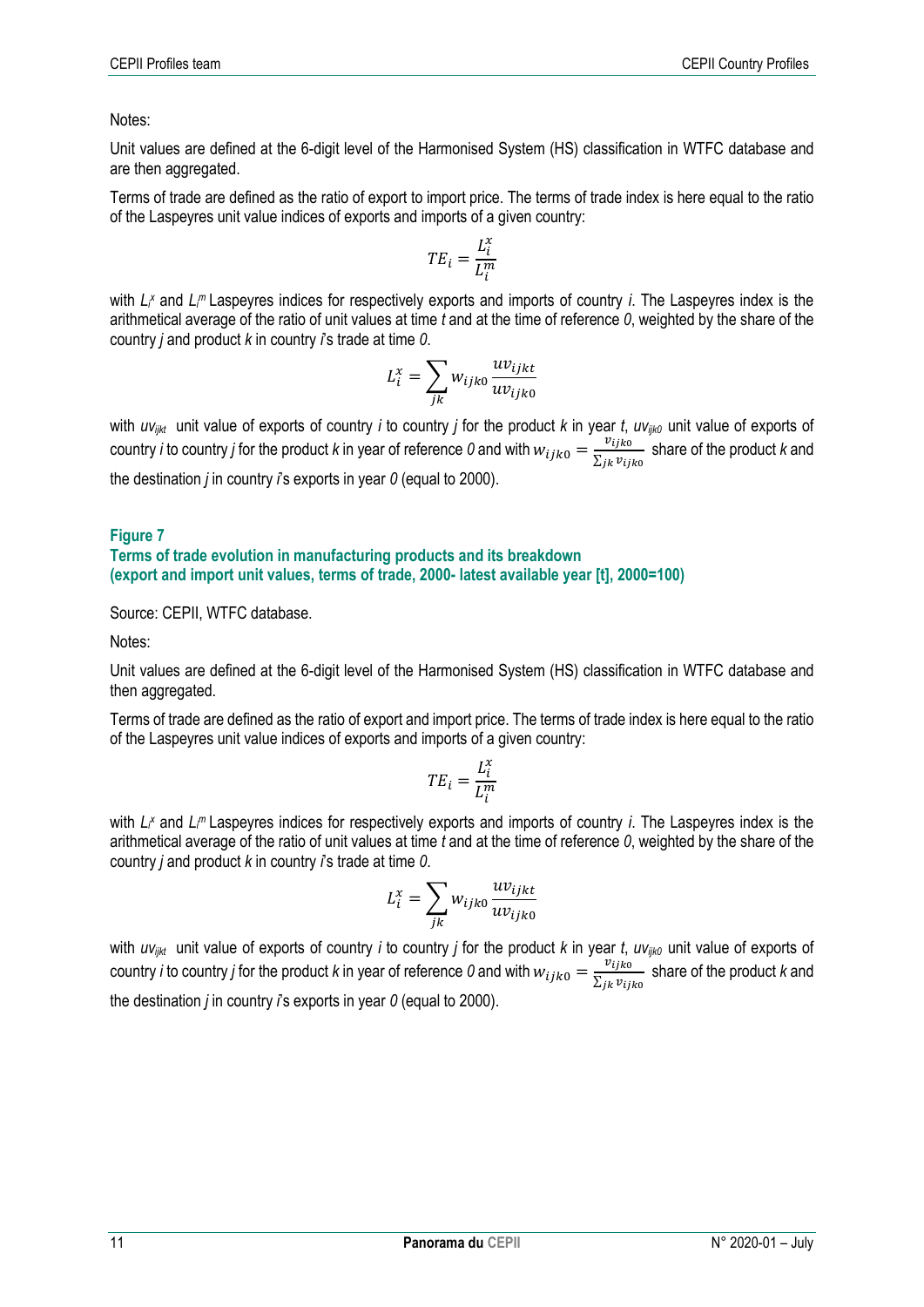# **TARIFF PROTECTION**

#### **Table 1**

#### **Tariffs by sector: preferential applied and MFN rates (in %, latest available year [t])**

Source: CEPII-ITC, MAcMap-HS6 2016 v 1.0 database.

Notes:

*Applied preferential tariff:* the lowest rate applicable to a single partner, taking into account the preferential agreements.

*MFN tariff:* applied tariff under the Most Favoured Nation clause. For a member country of the World Trade Organization (WTO), this is the standard non-discriminatory tariff on imported products from its WTO partners (excluding preferential tariffs under free trade agreements and other arrangements or tariffs applied within the limits of a quota).

The average tariff rate, for both MFN and Applied preferential, corresponds to weighted averages computed with the MAcMap-HS6 methodology, called the "reference groups" (**Guimbard** *et alii***, 2012b**, p. 102).

Columns 1 & 2: average tariffs (MFN and preferential) applied by the country to all its partners.

Columns 3 & 4: region's average tariffs (MFN and preferential).

Columns 5 & 6: world's average tariff (MFN and preferential).

The sectors come from the CEPII's CHELEM classification of products (see the **Classifications section**).

MAcMap-HS6 2016 v1.0: as data is not available in our dataset, for products subject to tariff rate quotas, the 2007 rate is used. Therefore, the protection actually applied on these products is potentially different, but this is a useful first approximation.

#### **Table 2**

**Tariff protection: preferential applied and faced tariffs by the country, disaggregated by industries and production stages (in %, latest available year [t])**

Source: CEPII-ITC, MAcMap-HS6 2016 v 1.0 database.

Notes:

*Applied preferential tariff:* the lowest rate applicable to a single partner, taking into account the preferential agreements.

*MFN tariff:* applied tariff under the Most Favoured Nation clause. For a member country of the World Trade Organization (WTO), this is the standard non-discriminatory tariff on imported products from its WTO partners (excluding preferential tariffs under free trade agreements and other arrangements or tariffs applied within the limits of a quota).

The average tariff rate, for both MFN and Applied preferential, corresponds to weighted averages computed with the MAcMap-HS6 methodology, called the "reference groups" (**Guimbard** *et alii***, 2012b**, p. 102).

Industries and stages are defined according to the sectoral classification of the CHELEM database (see the **Classifications section**).

MAcMap-HS6 2016 v1.0: As information is not yet fully available, for products subject to tariff rate quotas, the outside rate is used.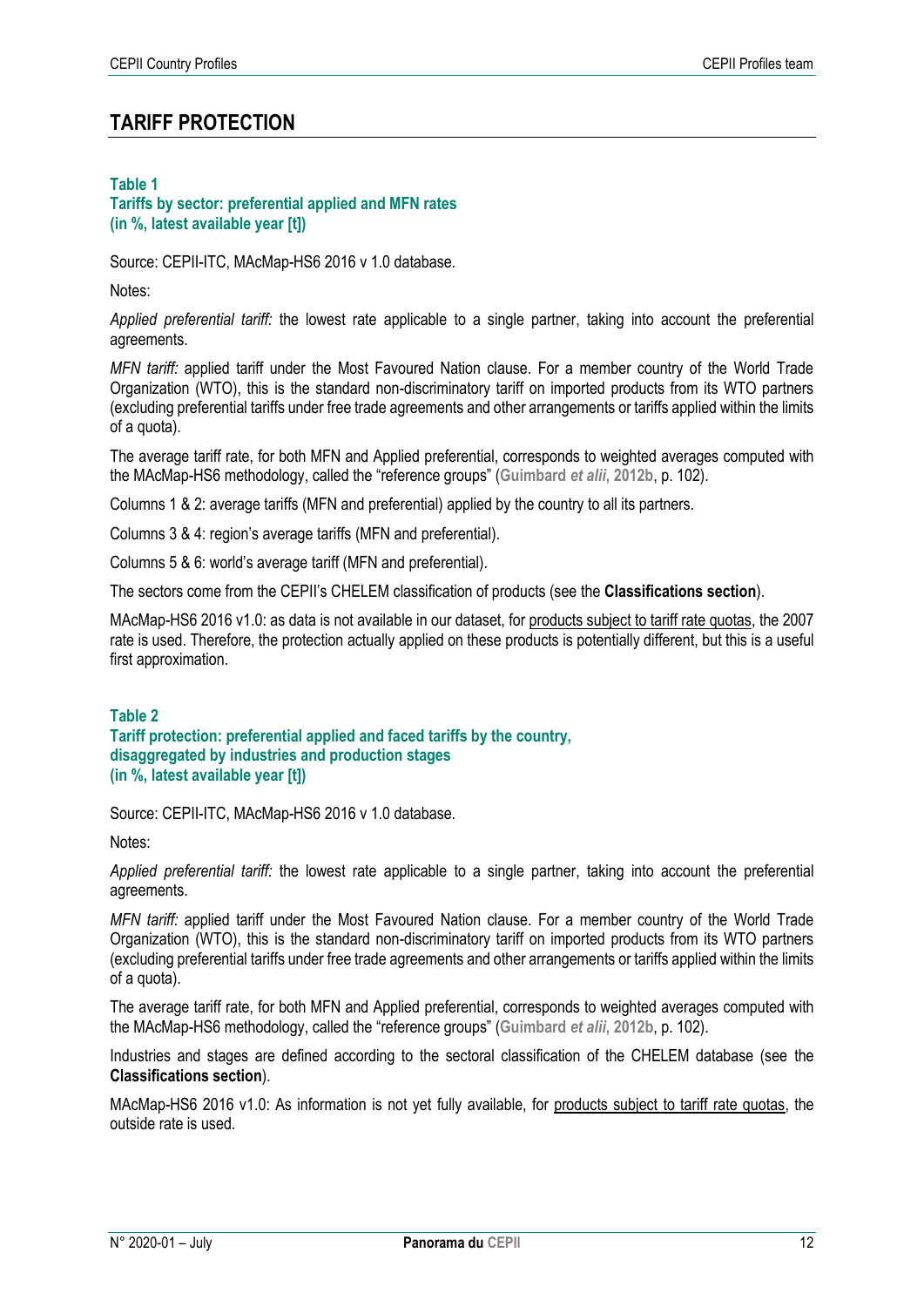# **COMPARATIVE ADVANTAGES: TRADE SPECIALISATION**

International specialisation is measured by the contribution to the trade balance. For every country, this indicator calculates the revealed comparative advantages (RCA), *ie* the country's advantages/disadvantages revealed by international trade. Considering the country's exports and imports, it shows the key points and the weak points of the country, regardless of the impact of the macroeconomic situation of the country on its trade balance.

$$
RCA_i^k = \frac{1000}{X_i^{total} + M_i^{total}} \times \left[ \left(X_i^k - M_i^k\right) - \left(X_i^{total} - M_i^{total}\right) \times \left(\frac{X_i^k + M_i^k}{X_i^{total} + M_i^{total}}\right) \right]
$$

with

- *i* country
- *k* product (good or service)
- *X* exports in value
- *M* imports in value

Trade balance of a product *k* is compared to a "theoretical balance" resulting from the distribution of the global balance observed between the various products in total trade of country *i*. This theoretical balance is, by construction, neutral towards any advantage or disadvantage of the country on the various products. So the distance between effective balance and theoretical balance on each of the products reveals the key or weak points of the country. The indicator is additive and the sum on all the products is equal to zero. To facilitate the comparisons between countries, the indicator is expressed in thousandths of the country's total trade.

#### **Figure 1**

**Trade specialisation of the country in primary goods, manufactured goods and services (contribution to the balance, in thousandths of the total of the country's total trade, 1967- latest available year [t])**

Sources: CEPII, CHELEM – International Trade - Balance of Payments databases.

Notes:

Trade data before 1996 are not available or of sufficient quality for successor states of the former Soviet Union, the former Czechoslovakia, the former Yugoslavia and for a few numbers of other countries.

Three large sectors correspond to the groupings of products in the CHELEM database (see the **Classifications section**).

*Primary goods:* ores, energy and agriculture (sections H, I and J).

*Manufactured goods:* other goods (sections B, C, D, E, F, G, K and NDA).

*Services:* all services (processing excluded).

#### **Table 1**

**Trade specialisation by category: Top 10 comparative advantages and disadvantages (contribution to the balance, in thousandths of the country's total trade, latest available year [t], change [t-10]-[t] and [t-10], change [t-20]-[t-10])**

Sources: CEPII, CHELEM – International Trade - Balance of Payments databases.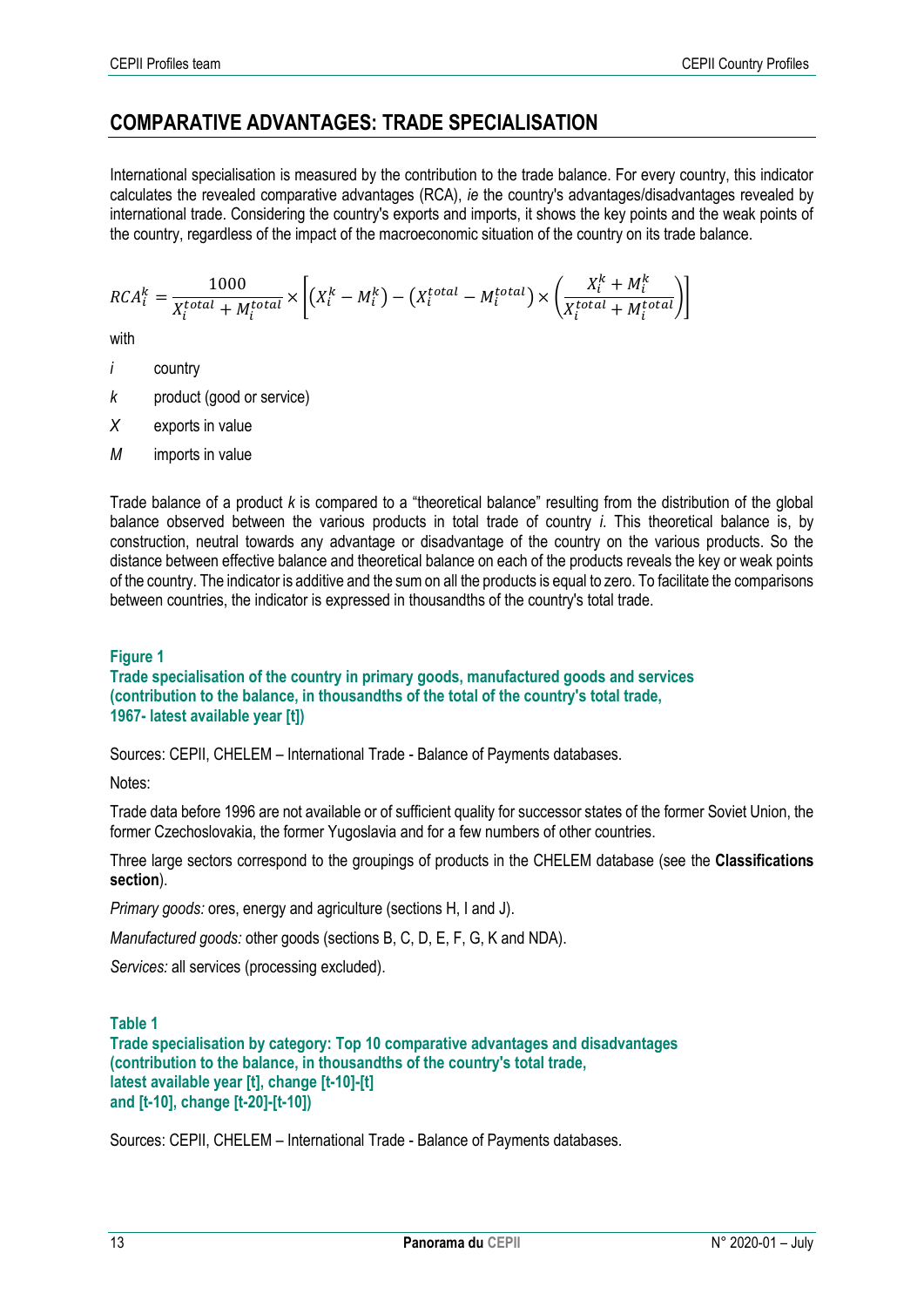Notes:

Key points (comparative advantages) and weak points (comparative disadvantages) are computed for the 72 categories of goods and for the 12 categories of services of CHELEM (see the **Classifications section**). Sometimes, there are less than ten key points or ten weak points.

The changes over the period (final year – initial year) are points of thousandths of trade.

# **TYPES & RANGES**

This section offers original measures on the nature of the countries' manufactured trade, listing them first by type and then by range of trade.

The types of trade are analysed through two approaches:

- first by considering intra-industry trade (simultaneous trade of bilateral flows within a single industry) since 1967, as measured by the Grubel and Lloyd index, using data from the CHELEM database, at a relatively aggregated level of 240 industries;
- then by classifying trade flows in one-way trade of different products and two-way trade of similar products, by using very detailed data (almost 5,000 products) from the WTFC database since 2000.

The unit value ranges make it possible to identify the countries' international trade through a 'quality/price' criterion (low, medium and high unit value ranges) from the data of this latter database.

#### **INTRA-INDUSTRY TRADE**

**Figure 1 Intra-industry trade (Grubel-Lloyd index) (1967- latest available year [t])**

Source: CEPII, CHELEM –International Trade database.

Notes:

Trade data before 1996 are not available or of sufficient quality for successor states of the former Soviet Union, the former Czechoslovakia, the former Yugoslavia and for a few numbers of other countries.

Grubel-Lloyd index (**Grubel & Lloyd, 1975**) is used to measure intra-industry trade (IIT) between two countries:

$$
GL_{ij}^k = \frac{\left(X_{ij}^k + M_{ij}^k\right) - |X_{ij}^k - M_{ij}^k|}{X_{ij}^k + M_{ij}^k} = 1 - \frac{|X_{ij}^k - M_{ij}^k|}{X_{ij}^k + M_{ij}^k}
$$

with

 $X_{ij}^k$ exports value in industry *k* from country *i* to partner *j*

 $M^k_{ij}$ imports value in industry *k* by country *i* from partner *j*

GL varies between 0 (exclusive trade between the industries) and 1 (exclusive IIT).

The indicator calculated at the level of bilateral flows with partner countries in 240 manufacturing industries (excluding minerals, energy and agricultural industries, jewellery, non-monetary gold and not elsewhere specified products) is presented here in three aggregated forms: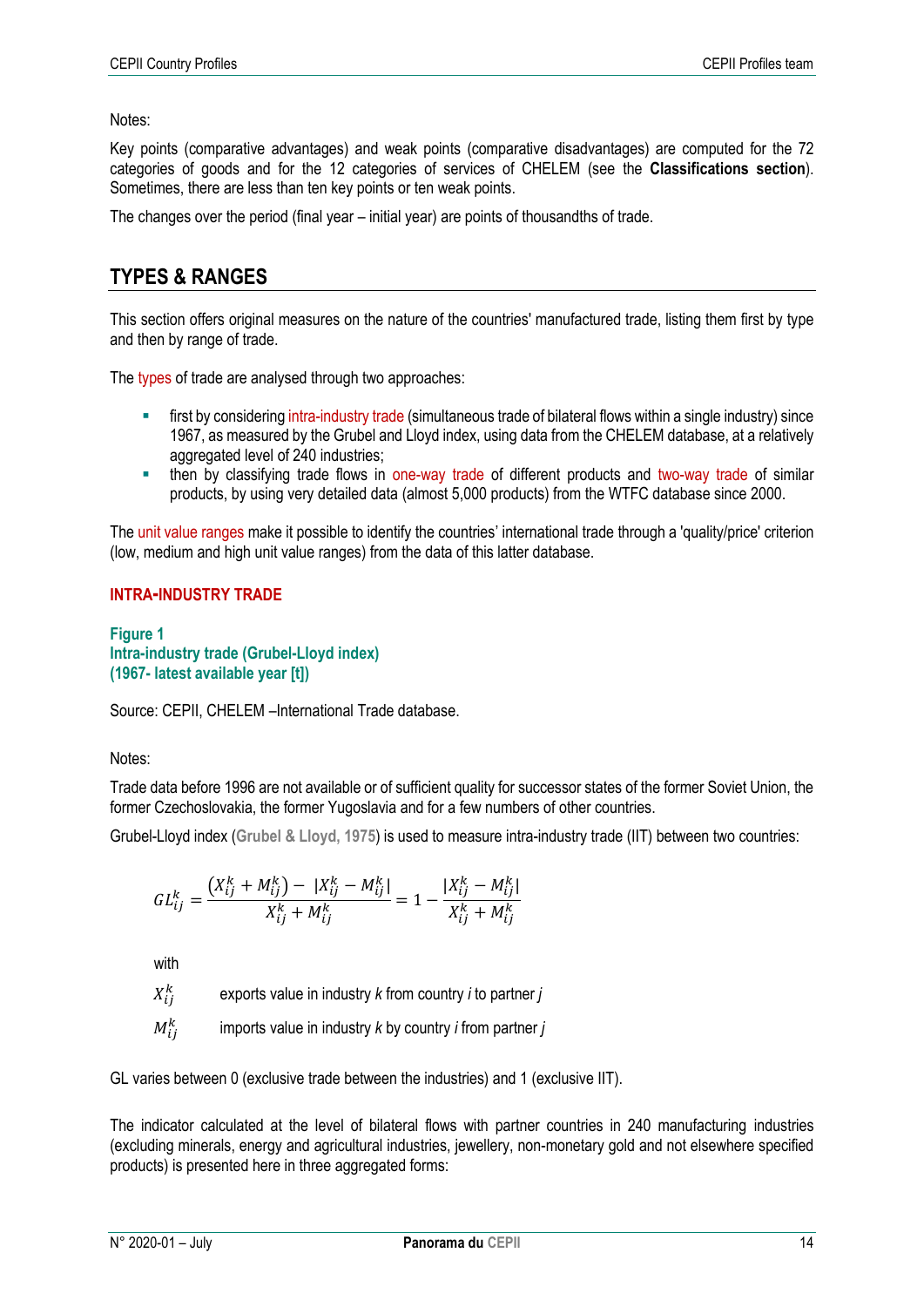**G&L by partner regions** 
$$
GL_{ij} = \sum_{jk} GL_{ij}^k * \frac{(x_{ij}^k + M_{ij}^k)}{(x_{ij} + M_{ij})}
$$

with *i*, the considered country; *i*, the partner country in region *J*; and *k*, the industry.

Only the regions that made up more than 5% in the country's exports (or imports) in the latest year or that allows for more than 10% in the preceding selected years are displayed (see the **Classifications section** for the composition of the regions).

**G&L** by broad production stages 
$$
GL_i^K = \sum_{jk} GL_i^k * \frac{(X_{ij}^k + M_{ij}^k)}{(X_i^K + M_i^K)}
$$

with *i*, the considered country; *j,* the partner country; and *k*, the industry classified in the broad production stage *K* (see the **Classifications section**).

**G&L by Industry groups** 
$$
GL_i^K = \sum_{jk} GL_i^k * \frac{(X_{ij}^k + M_{ij}^k)}{(X_i^K + M_i^K)}
$$

with *i*, the considered country; *j,* the partner country; and *k*, the industry classified in industry group *K* (see the **Classifications section**).

Only the industry groups that made up more than 5% in the country's exports (or imports) in the latest year or that allows for more than 10% in the preceding selected years are displayed.

#### **ONE-WAY & TWO-WAY TRADE IN PRODUCT LEVEL**

Types of trade are distinguished according to Fontagné & Freudenberg (**1997**) methodology.

#### **Two-way versus one-way trade**

Two partners may export and import the same product. For example, French producers may export cotton men's shirts to Spain, while Spanish producers may export the same category of products to France. There is thus a trade *overlap*. If the overlap is above a given threshold, then the flow is defined as two-way trade.

Trade at a country-partner-product-year level is considered to be two-way when the value of the minority flow (the smallest value between the export and import flows) represents at least 10% of the majority flow:

$$
\frac{Min(X_{ij}^k, M_{ij}^k)}{Max(X_{ij}^k, M_{ij}^k)} > 10\%
$$

with

- $X_{ij}$  exports in value from country *i* to country *j*
- $M_{ij}$  imports in value of country *i* from country *j*
- *K* product

If the ratio is below this 10% threshold, the flow in considered one-way.

#### **Product similarity**

Products of a pair of flows (imports and exports for a country-partner-product-year) are considered to be similar (or *horizontally differentiated*) if their relative unit values differ by less than 15%, i.e. if they fulfil the following condition: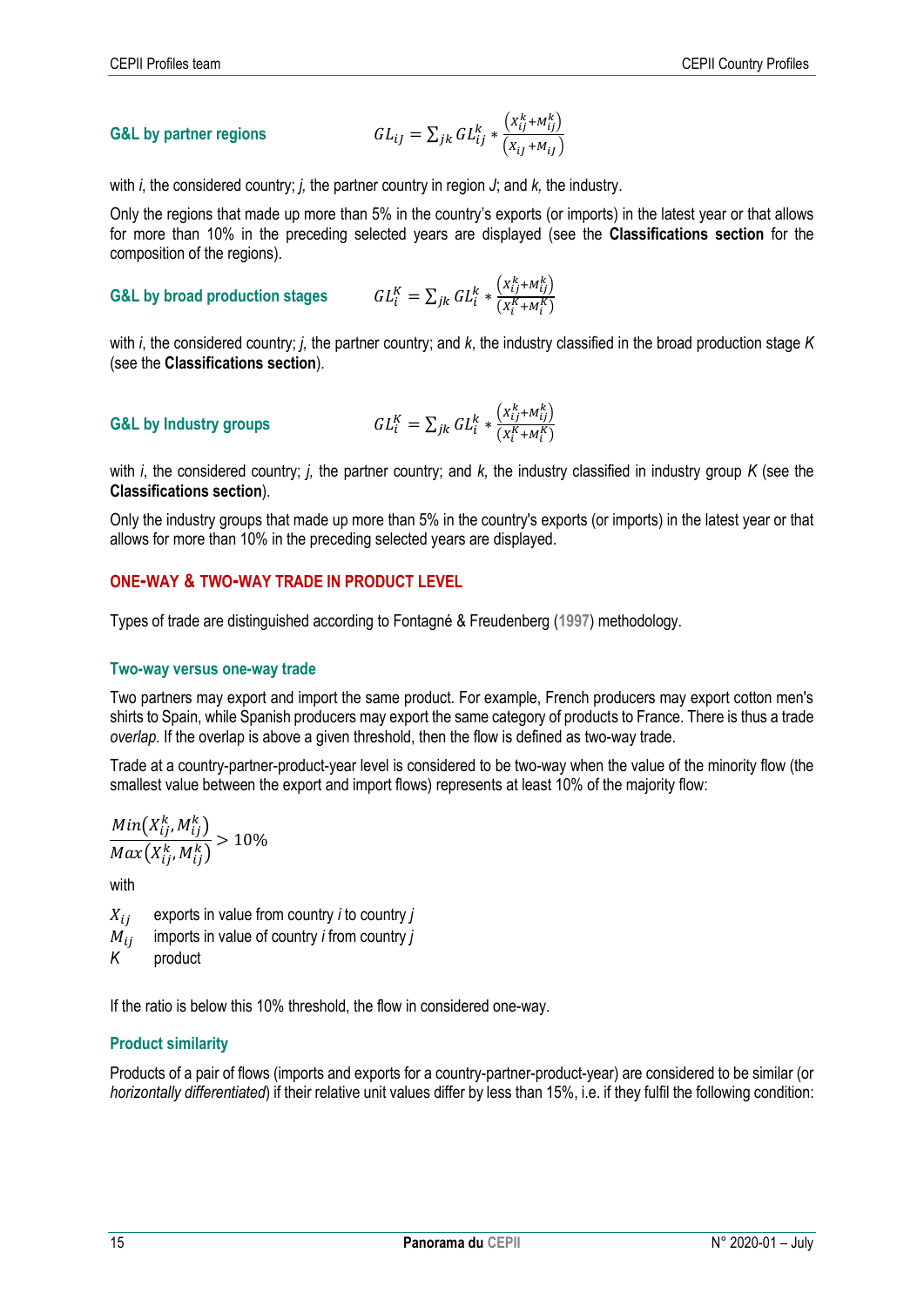$$
\frac{1}{1.15} \le \frac{UV_{ijk}^X}{UV_{ijk}^M} \le 1.15
$$

with

*UV* unit value (ratio value/quantity*)*

 $UV_{ij}^X$ export unit value from country *i* to country *j*

 $UV_{ii}^M$ import unit value of country *i* from country *j*

*k* product

When this is not the case, products are considered to be *vertically differentiated*.

According to the conditions summarised in the following table, each pair of flows (exports and imports) is associated with one of the four types of trade:

- one-way,
- two-way trade in variety or in horizontally differentiated (similar) products,
- **u** two-way trade in vertically differentiated products,
- unallocated two-way trade (without information on unit values).

|                                                                                          |                                   | Product similarity:<br>do export and import unit values differ from less than 15%? |                       |
|------------------------------------------------------------------------------------------|-----------------------------------|------------------------------------------------------------------------------------|-----------------------|
| Trade overlap:<br>does the minority flow represent at<br>least 10% of the majority flow? | Yes<br>Horizontal differentiation | No<br>Vertical<br>differentiation                                                  | Missing<br>unit value |
| Yes                                                                                      | Trade horizontally                | Trade vertically                                                                   | Unvallocated          |
| Two-Way Trade                                                                            | differentiated                    | differentiated                                                                     | Two-Way Trade         |
| No<br>One-Way Trade                                                                      |                                   | One-Way Trade                                                                      |                       |

#### **Figure 2**

**Breakdown of the country's manufactured trade by type (in % of total of exports and imports of manufactured goods, 2000- latest available year [t])**

Source: CEPII, WTFC database.

Notes:

Individual data are not available for Belgium and Luxembourg for the whole period. Illustrations for Belgium or Luxembourg refer to the sum of Belgium and Luxembourg.

*One-Way Trade:* trade of products with different characteristics.

*Two-Way Trade in variety:* two-way trade of *horizontally differentiated* products (similar characteristics and unit values).

*Two-Way Trade in quality:* two-way trade of *vertically differentiated* products (similar characteristics but different unit values).

*Unallocated Two-Way Trade:* two-way trade without information on unit values.

Products are defined at the 6-digit level of the Harmonised System (HS) classification in BACI database and aggregated at the manufacturing sector level according to the CHELEM database classification (BA to GI and KA to KI, see the **Classifications section**).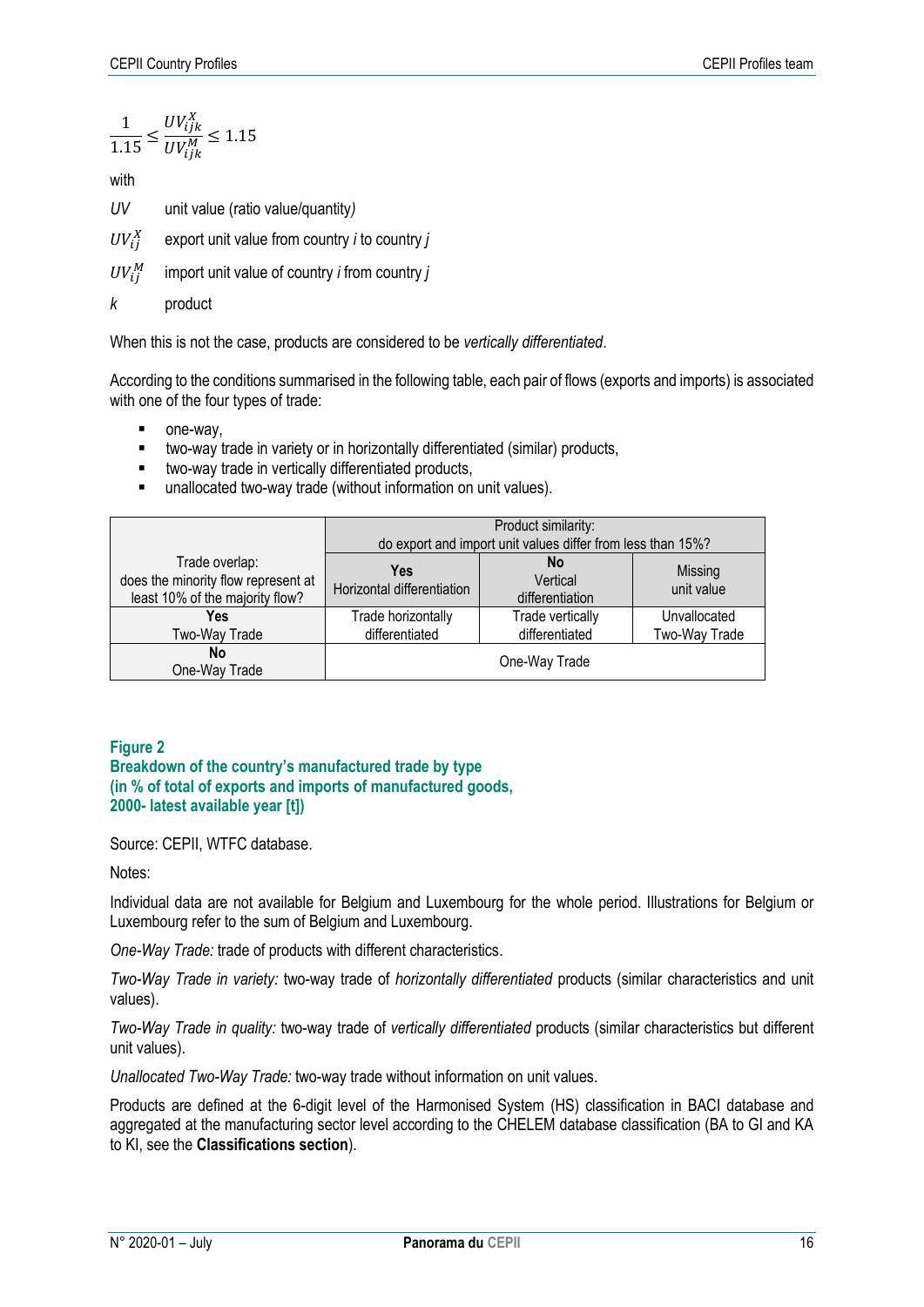**Table 1**

**Breakdown of the country's manufactured trade by type and industry group (in % of total of manufactured exports and imports of the industry group, 3 years average at the beginning and the end of the last decade)**

Source: CEPII, WTFC database.

Notes:

Individual data are not available for Belgium and Luxembourg for the whole period. Illustrations for Belgium or Luxembourg refer to the sum of Belgium and Luxembourg.

*One-Way Trade:* trade of products with different characteristics.

*Two-Way Trade in variety:* two-way trade of *horizontally differentiated* products (similar characteristics and unit values).

*Two-Way Trade in quality:* two-way trade of *vertically differentiated* products (similar characteristics but different unit values).

*Unallocated Two-Way Trade:* two-way trade without information on unit values.

Products are defined at the 6-digit level of the Harmonised System (HS) classification in BACI database. Manufactured products (BA to GI and KA to KI) are aggregated by industry according to the CHELEM nomenclature (see the **Classifications section**). Exports and imports are summed. For each row, the total is 100%.

#### **UNIT VALUE RANGES**

We follow the Fontagné, Freudenberg and Péridy (**1997**) methodology.

A unit value range is assigned to each elementary flow depending on its unit value relatively to a world reference. This reference corresponds to the world median of all unit values weighted by the value of their flow for a given year. The three unit value ranges for each flow at the country-partner-product-year level are defined as follows:

- High unit value range, if the product unit value exceeds the world reference by at least 15%,
- Medium unit value range, if the product unit value ranges between +/-15% around the reference,
- Low unit value range, if the product unit value is below the reference by at least 15%.

#### **Figure 3**

**Breakdown of the country's manufactured exports and imports by unit value range (in % of total exports or imports of manufactured goods, 2000- latest available year [t])**

Source: CEPII, WTFC database.

Notes:

Individual data are not available for Belgium and Luxembourg for the whole period. Illustrations for Belgium or Luxembourg refer to the sum of Belgium and Luxembourg.

Products are defined at the 6-digit level of the Harmonised System (HS) classification in BACI database and aggregated at the manufacturing sector level according to the CHELEM classification (BA to GI and KA to KI, see the **Classifications section**).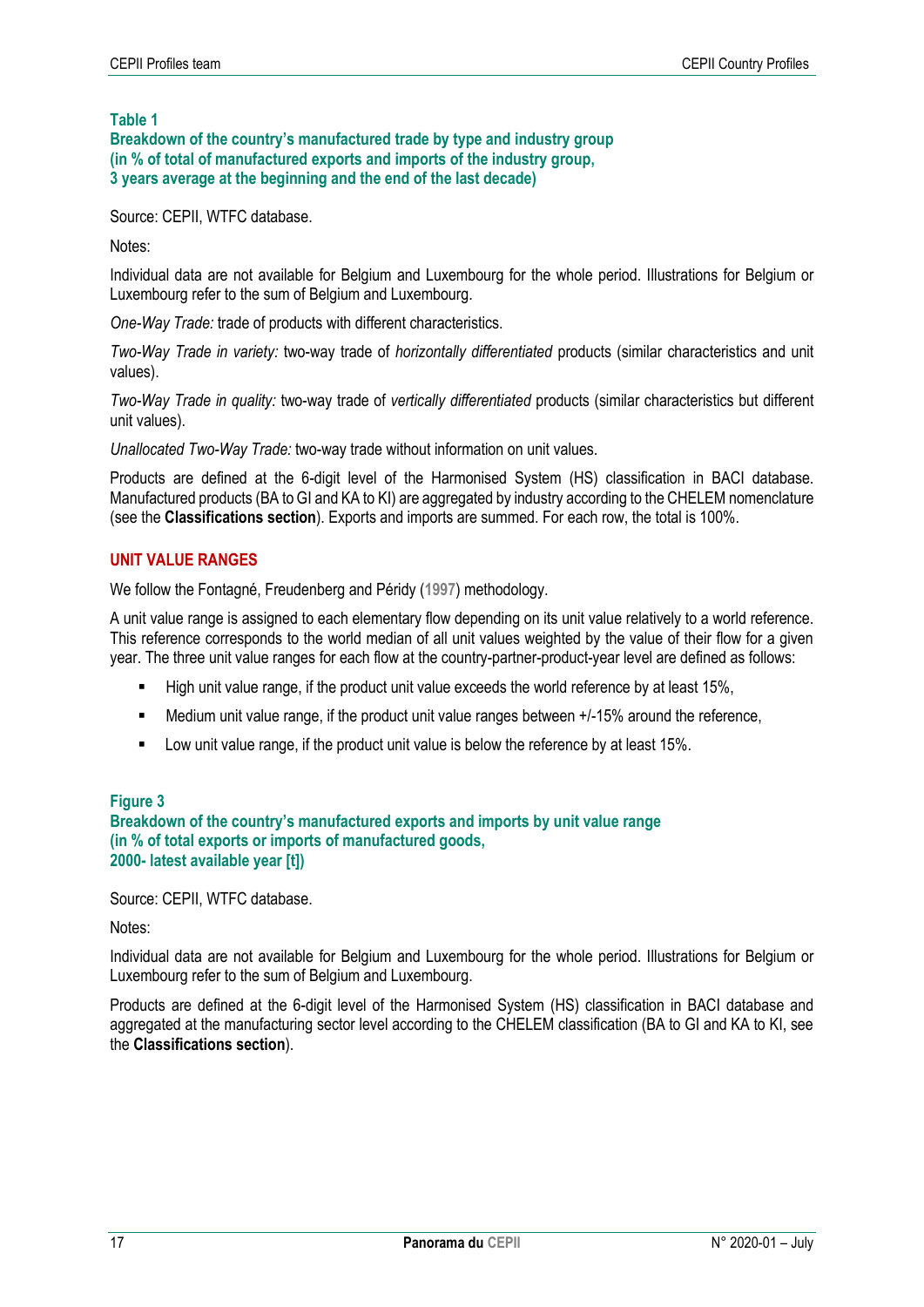#### **Table 2**

**Breakdown of the country's manufactured exports and imports by unit value range and industry group (in % of manufactured exports or imports of the industry group, 3 years average at the beginning and the end of the last decade)**

Source: CEPII, WTFC database.

Notes:

Individual data are not available for Belgium and Luxembourg for the whole period. Illustrations for Belgium or Luxembourg refer to the sum of Belgium and Luxembourg.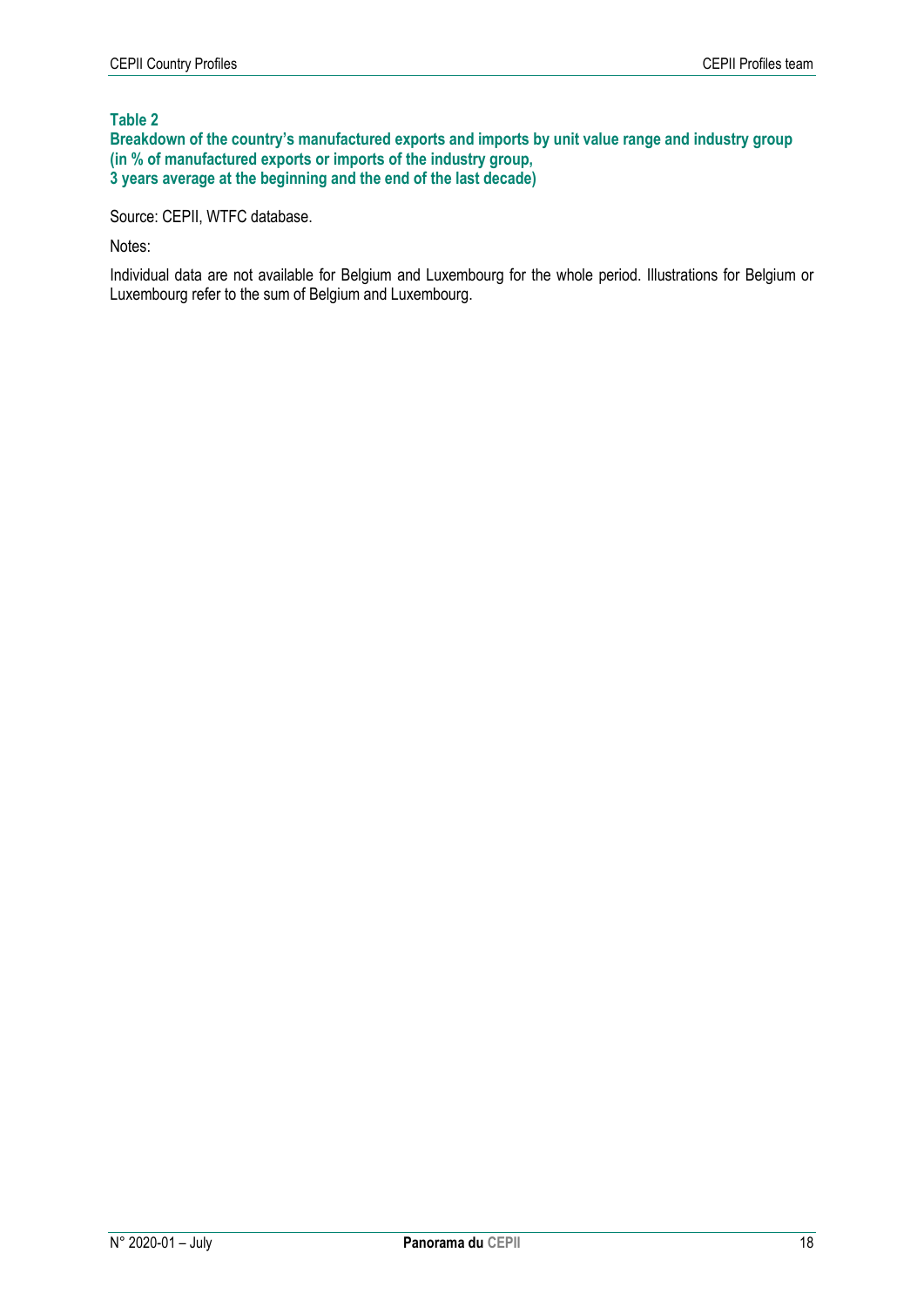Products are defined at the 6-digit level of the Harmonised System (HS) classification in BACI database. Manufactured products (BA to GI and KA to KI) are aggregated by industry according to the CHELEM nomenclature (see the **Classifications section**).

For each industry, and for the total as well, manufactured exports and imports of the country are broken down by unit value range (high, medium, low). For each row, the sum is 100%.

# **PRODUCTS AND PARTNERS**

Individual data are not available for Belgium and Luxembourg for the whole period. Tables for Belgium or Luxembourg refer to the sum of the two countries.

Products correspond to the 4-digits level in the Harmonised System (HS4) of the product classification. It contains 1,241 categories of products.

#### **Table 1 Concentration of trade in goods by partner and product (HS4) (latest available year [t])**

Source: CEPII, BACI database.

Notes:

The three columns present the export and import concentration of respectively the country, its region and the world.

*Share of the first one:* share of the first partner or product in the country's, region's or world's total exports or imports. Similarly the share of the first four represents the share of the four most important partners or products.

*Number corresponding to 50% (90%) of exports (imports):* number of partners or products which covers 50% (90%) of the country's, region's or world's exports (imports).

#### **Table 2 Share of the first 20 partners in exports and imports (in % of the country's exports or imports in goods, latest available year [t] and [t-10])**

Source: CEPII, BACI database.

**Table 3 Share of the first 20 products (HS4) in exports and imports (in % of the country's exports or imports in goods, latest available year [t] and [t-10])**

Source: CEPII, BACI database.

**Table 4 Share of the first 20 flows (partner/HS4 product) in exports and imports (in % of the country's exports or imports in goods, latest available year [t] and [t-10])**

Source: CEPII, BACI database.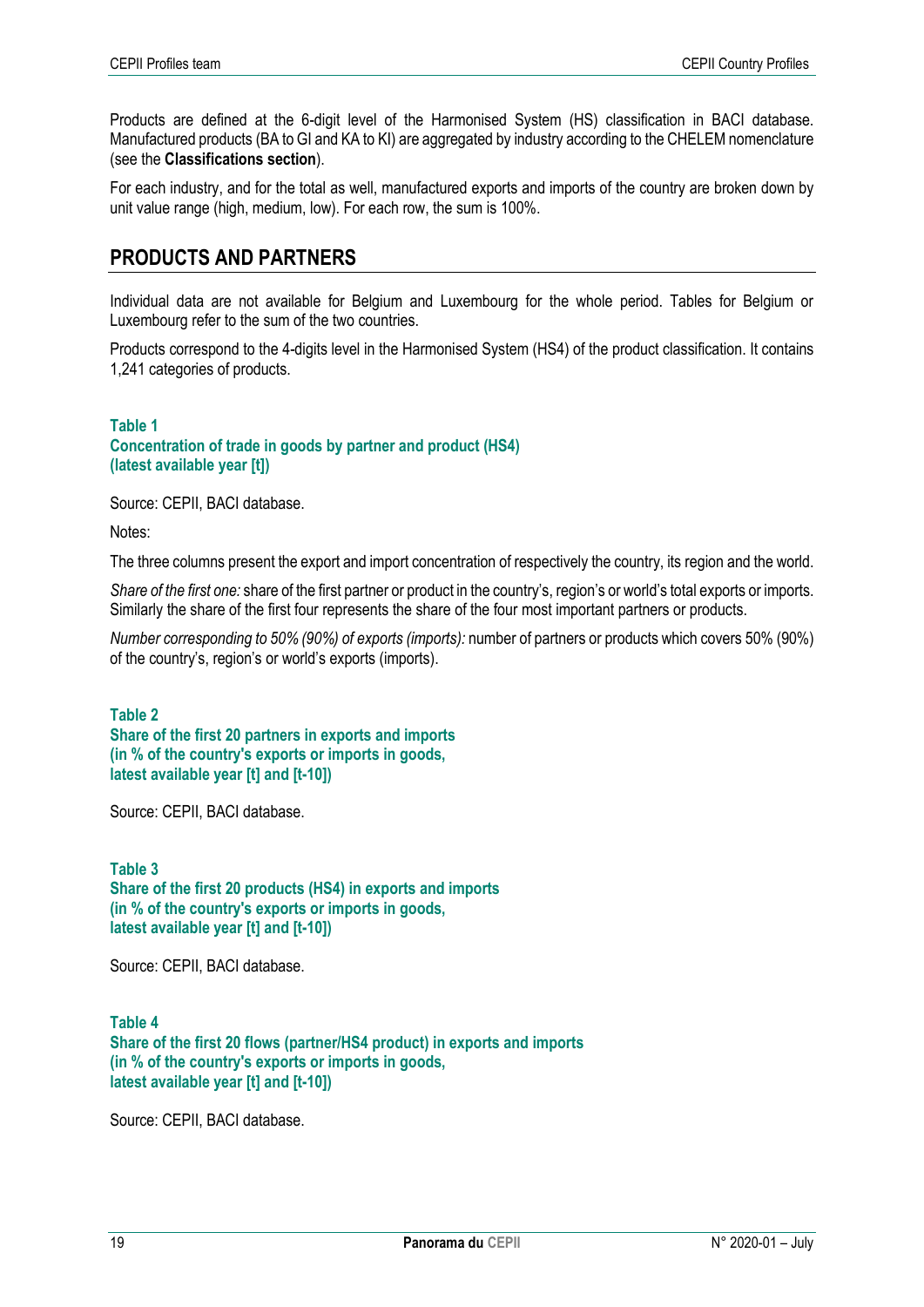#### **Databases**  $\blacksquare$

## **BACI**

[BACI](http://www.cepii.fr/CEPII/en/bdd_modele/presentation.asp?id=1) provides bilateral export values (in thousands of US dollars) and quantities (in tons) at the 6-digit level of Harmonised System (5,018 products), for more than 254 countries since 1989. Original data come from the United Nations Statistical Division (COMTRADE database). This source database provides the declarations of the exporter and the importer, that gives double information for each flow (exporter-importer-product-year).

BACI is constructed using an original procedure that reconciles the declarations. This harmonisation procedure enables to extend considerably the number of countries for which trade data are available, as compared to the original dataset. First, as import values are reported CIF (Cost, Insurance and Freight) while exports are reported FOB (Free On Board), insurance and freight costs are estimated and removed from imports values to compute all flows free on board. Second, the reliability of country reporting is assessed based on the reporting distances among partners. These reporting qualities are used as weights in the reconciliation of each bilateral trade flow twice reported (**Gaulier & [Zignago, 2010](http://www.cepii.fr/PDF_PUB/wp/2010/wp2010-23.pdf)**).

# **CHELEM**

For several decades now, the [CHELEM](http://www.cepii.fr/CEPII/en/bdd_modele/presentation.asp?id=17) database ["*Comptes Harmonisés sur les Echanges et L'Economie Mondiale*", *ie* harmonised international trade flows, balances of payments and world revenues], developed by the CEPII, has been recognised as one of the most useful tools to analyse global economic trends in a framework combining consistency, exhaustiveness and reliability. The CHELEM database is composed of three databases: CHELEM - International Trade, CHELEM - Gross Domestic Product and CHELEM - Balance of Payments. These three databases contain annual data on long periods, going back to either 1960 or 1967. The three databases are interlinked by a common worldwide geographical classification organised in 95 elementary zones, one "not specified" zone and one "total world", and by specific indicators.

#### **International Trade (INT)**

The CHELEM - International Trade database contains the bilateral flow of all traded goods expressed in millions of current dollars since 1967. The sectoral nomenclature has been chosen to provide the optimal fit with international trade and production classifications. The data from the different sources are harmonised and rendered consistent in a framework spanning the entire world and all goods. For each year and product category, trade between the 95 geographical zones (countries or group of countries) is therefore represented by a unique and harmonised matrix (see **de Saint Vaulry, [2008](http://www.cepii.fr/PDF_PUB/wp/2008/wp2008-09.pdf) and 2013**). In particular, freight and insurance costs, as well as re-exports and reimports, are removed.

The flows of goods are detailed in either 71 INT-CHELEM product categories, 43 INT-GTAP categories or 147 INT-ISIC categories, to which are added the non-allocated product category and the total products. Product categories may be aggregated by industries, by stages in the production process, by intermediate sections, by sectors or by technological levels. Geographical aggregates are also available. The sectoral and geographical classifications used in the CEPII Country Profiles are presented below in the classifications section.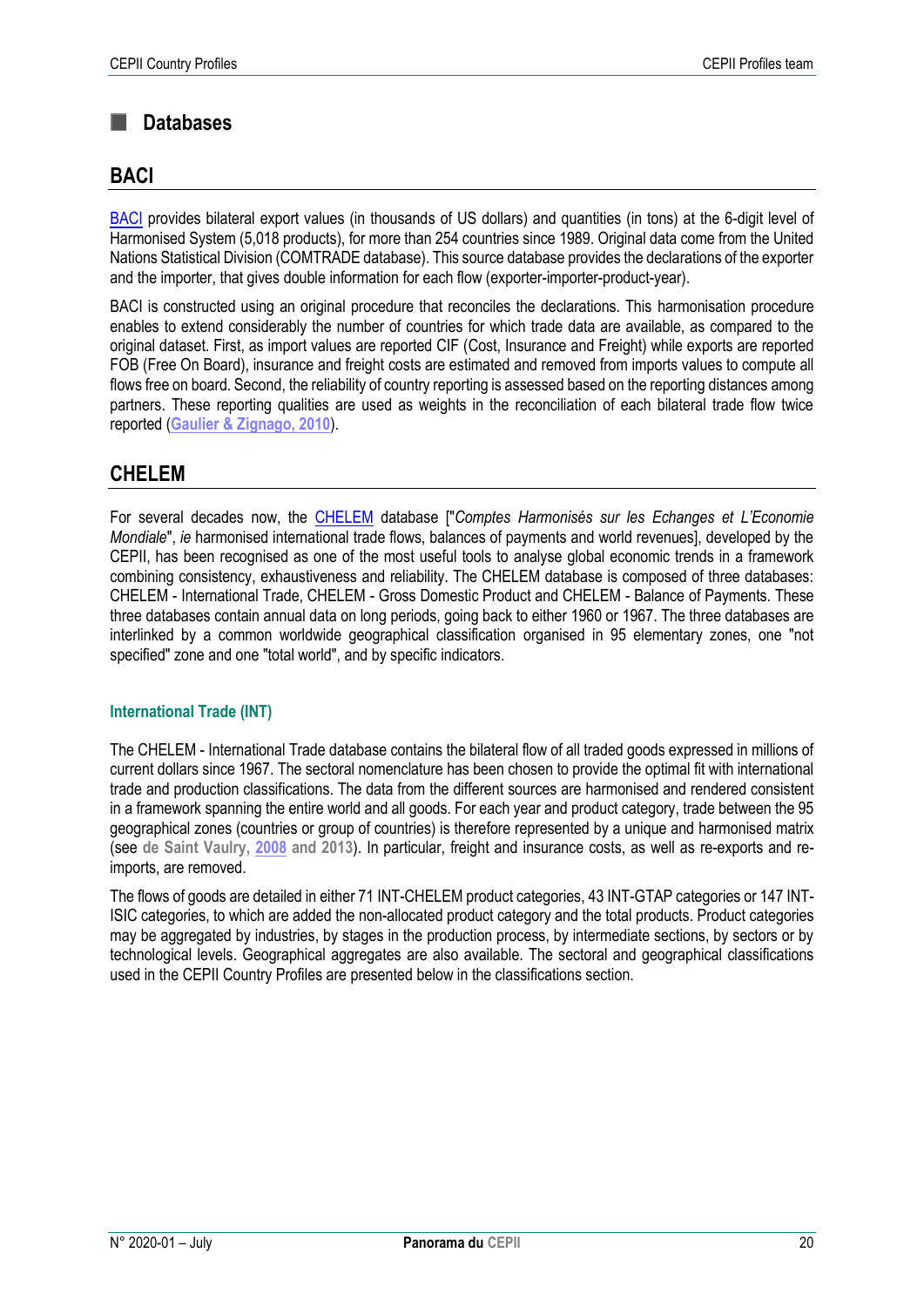#### **Balance of Payments (BOP)**

The CHELEM - Balance of Payments database contains all partner flows for 194 countries since 1967. Accounts are aggregated using the data and the classification of the IMF 6th manual of the balance of payments (**Nayman, 2014**). As flows are not broken down by partners in this database, they are not harmonised. Globally, exports (credits) differ then from imports (debits), contrary to the harmonised flows in the CHELEM – International Trade, BACI and WTFC databases.

The Country Profiles are focused on the current account of the balance of payments that group together trade in goods, services, and income (primary and secondary).

Since several publications by the CEPII have analysed investment income within primary income (**Nayman & Vicard, 2018a, b, c & d**), investment income is thus shown at a detailed level in the CEPII's Country Profiles, unlike the CHELEM – Balance of Payments database where the aggregate is not broken down.

#### **Gross Domestic Products (GDP)**

The CHELEM - Gross Domestic Product database consists of five series among which three are estimations of Gross Domestic Products: GDP in value (current prices and dollar); GDP in volume (constant, 2017 prices and dollar); GDP based on Purchasing Power Parity (PPP, constant, 2017 prices and international dollar). The series of total population and nominal exchange rate complete the database.

The CHELEM - GDP series begin in 1960. The data posterior to the last available year in CHELEM - International Trade and Balance of payments databases are based on estimations of the IMF (World Economic Outlook). As the two other CHELEM databases, it covers the whole world at the level of the common classification of 95 elementary zones, but also presents a more detailed level with 201 countries or individualised statistical territories (for an example of using this database, see **Ünal, 2019**).

# **EconMap**

Th[e EconMap](http://www.cepii.fr/CEPII/fr/bdd_modele/presentation.asp?id=11) database is developed by the CEPII (**Fouré** *et alii*, **[2012](http://www.cepii.fr/CEPII/en/publications/wp/abstract.asp?NoDoc=4179) & [2013](https://onlinelibrary.wiley.com/doi/abs/10.1111/ecot.12023)**) to consider the global economy by 2050 or 2100. It contains statistics on GDP at constant and current prices and on factors of production and technical progress for 167 countries over the period 1980-2050.

It is based on the CEPI[I MaGE](http://www.cepii.fr/CEPII/fr/bdd_modele/presentation.asp?id=13) (Macroeconometrics of the Global Economy) model which combines the projections of the United Nations and of the International Labour Organization with the econometric estimates relative to: (i) the saving rate, (ii) the relationship between capital and savings, (iii) education, (iv) women's participation in the labour market, and (v) technical progress (global factor productivity and productivity specific to energy use).

# **EQCHANGE**

[EQCHANGE](http://www.cepii.fr/CEPII/fr/bdd_modele/presentation.asp?id=34) is a database containing the effective exchange rates calculated by the CEPII for more than 180 countries from 1973 to the present day. It includes (i) nominal and real effective exchange rates, (ii) real equilibrium exchange rates and corresponding misalignments (**[Couharde](http://www.cepii.fr/PDF_PUB/wp/2017/wp2017-14.pdf)** *et alii***, 2017** ; **[Coudert](http://www.cepii.fr/PDF_PUB/wp/2019/wp2019-05.pdf)** *et alii***, 2019**).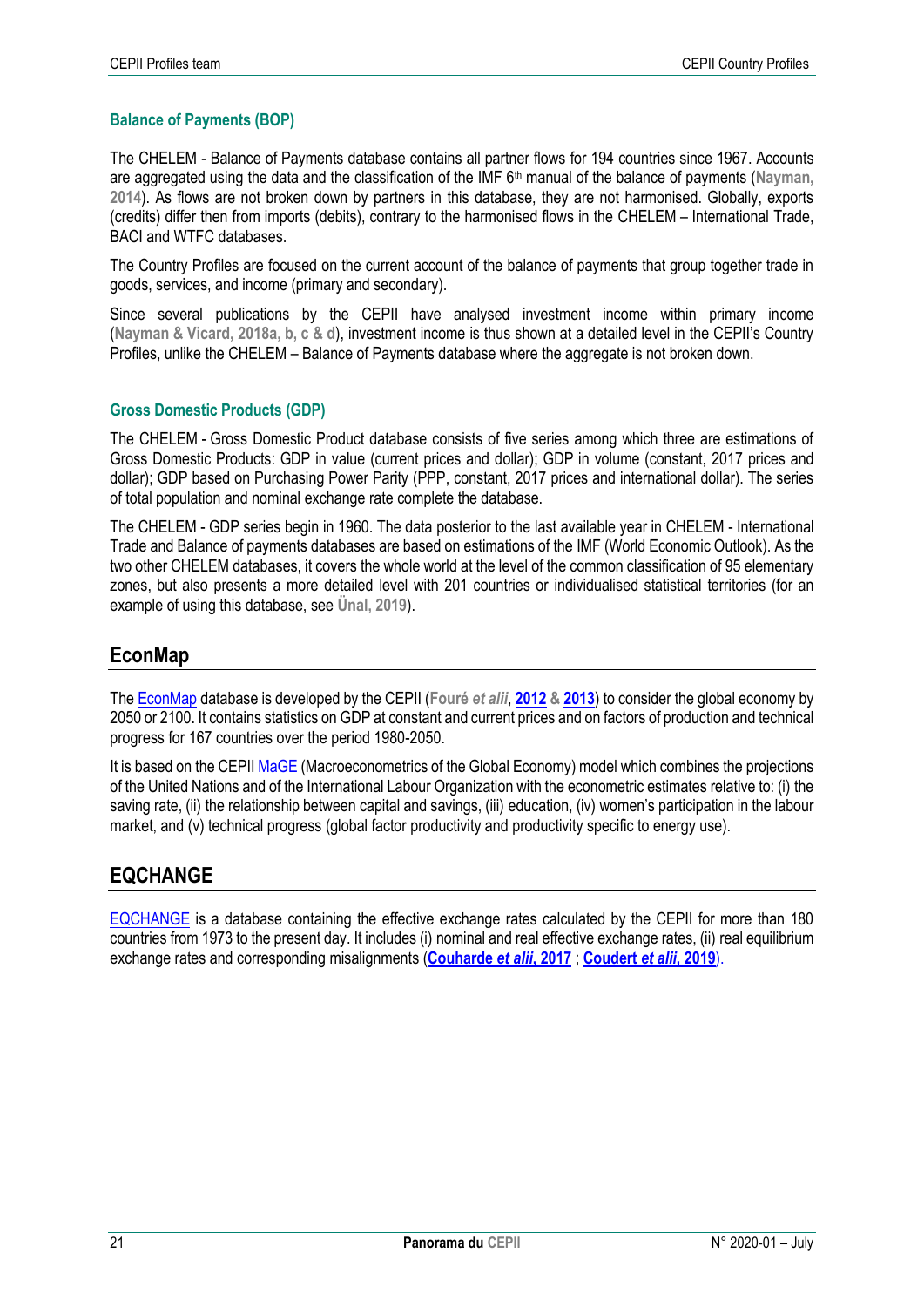# **MAcMap-HS6**

Initially, Market Access Map HS6 [\(MAcMap-](http://www.cepii.fr/CEPII/en/bdd_modele/presentation.asp?id=12)HS6) was a database jointly developed by the International Trade Centre (ITC, Geneva) and the CEPII. It provides a comprehensive measure of bilateral tariffs (through *ad valorem* equivalents of the tariff protection) applied by 190 importing countries to 220 exporting countries, on 5,113 products at the 6 digit level of the Harmonised System (**[Guimbard](http://www.cepii.fr/PDF_PUB/wp/2012/wp2012-10.pdf)** *et alii***, 2012a & b**). Applied tariffs take account of trade preferences applied by each importer and of all regional agreements in which it is involved (**Bouët** *et alii***, 2008**). It also contains the tariffs applied under the Most-Favoured-Nation clause (MFN) by the members of the World Trade Organization.

For CEPII Country Profiles, MAcMap-HS6 2016 v1.0 is built using raw data coming from ITC. As information is not yet fully available, for products subject to tariff rate quotas, the outside rate is used.

# **World Trade Flows Characterisation**

The World Trade Flows Characterisation [\(WTFC\)](http://www.cepii.fr/CEPII/en/bdd_modele/presentation.asp?id=29) database developed by the CEPII associates each flow with a trade type (one-way trade, two-way trade in similar products or in differentiated products) and a price range (low, middle or high range). Trade characteristics are computed using an harmonised version of CEPII's Trade Unit Values (TUV) database which contains import and export unit value information (in US dollars per ton), at the 6 digit level of Harmonised System (5,113 products) for 182 reporters and 253 partners, from 2000 to the latest year available (**Berthou & Emlinger, 2011a & b**). The comparison of trade flows and the unit values analysis allow to distinguish one-way trade from two-way trade and to determine whether it corresponds to trade in similar or differentiated products according to the Fontagné & Freudenberg index (**1997**). A price range is also assigned to each elementary flow depending on its unit value relatively to a world reference (**Emlinger & [Piton, 2014](http://www.cepii.fr/PDF_PUB/wp/2014/wp2014-26.pdf)**).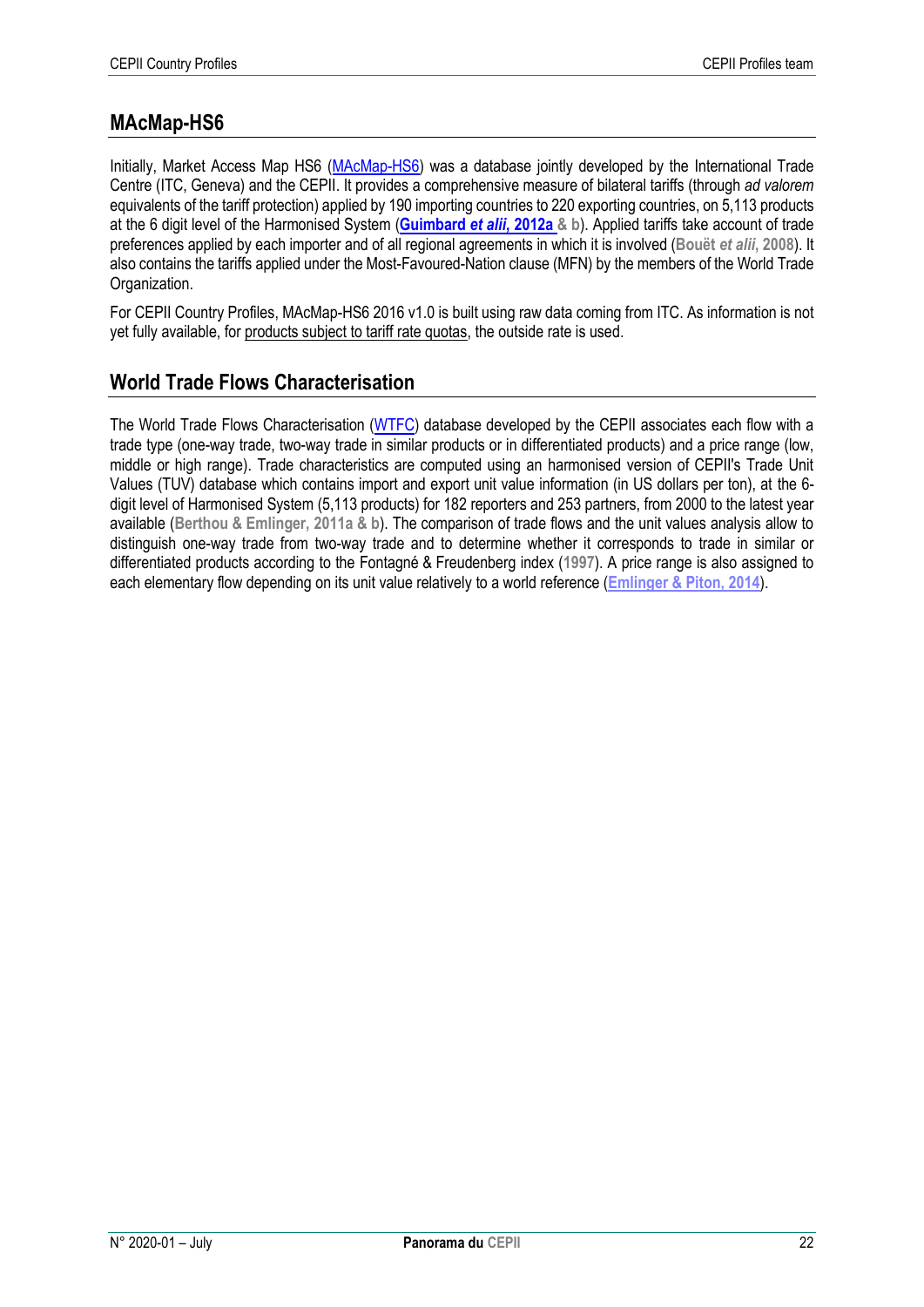#### CEPII Profiles team CEPII Country Profiles

# **Classifications**

# **COUNTRY NOTES**

Tables and figures are presented for the 80 following countries:

| ISO code | Country        | <b>Note</b>                                                                      |
|----------|----------------|----------------------------------------------------------------------------------|
| 008      | Albania        |                                                                                  |
| 012      | Algeria        |                                                                                  |
| 032      | Argentina      |                                                                                  |
| 036      | Australia      | Re-exports and re-imports are excluded in CHELEM                                 |
| 040      | Austria        |                                                                                  |
| 050      | Bangladesh     |                                                                                  |
| 056      | Belgium        | Luxembourg included in BACI and WTFC                                             |
| 068      | Bolivia        |                                                                                  |
| 076      | <b>Brazil</b>  | Re-imports excluded in CHELEM                                                    |
| 100      | Bulgaria       |                                                                                  |
| 112      | <b>Belarus</b> | Formerly part of USSR - Not present in EQCHANGE                                  |
| 120      | Cameroon       |                                                                                  |
| 124      | Canada         | Re-imports and re-exports are excluded in CHELEM                                 |
| 144      | Sri Lanka      |                                                                                  |
| 152      | Chile          |                                                                                  |
| 156      | China          | Re-imports excluded in CHELEM                                                    |
| 158      | Taiwan         | Not present in EQCHANGE                                                          |
| 170      | Colombia       | Re-imports and re-exports are excluded in CHELEM                                 |
| 191      | Croatia        | Formerly part of Yugoslavia                                                      |
| 196      | Cyprus         | Re- exports excluded in CHELEM                                                   |
| 203      | Czech Republic | Formerly part of Czechoslovakia                                                  |
| 208      | <b>Denmark</b> |                                                                                  |
| 218      | Ecuador        |                                                                                  |
| 233      | Estonia        | Formerly part of USSR                                                            |
| 246      | Finland        |                                                                                  |
| 251      | France         | Including Monaco and French overseas departments - Re-imports excluded in CHELEM |
| 276      | Germany        | Including East Germany, except in services before 1991                           |
| 300      | Greece         |                                                                                  |
| 344      | Hong Kong      | Domestic exports and imports only in CHELEM, general trade in BACI               |
| 348      | Hungary        |                                                                                  |
| 352      | Iceland        | Including Faeroe Islands in CHELEM - International Trade                         |
| 360      | Indonesia      | Re-imports excluded in CHELEM                                                    |
| 372      | Ireland        | Re-imports excluded in CHELEM                                                    |
| 376      | Israel         | Including State of Palestine in CHELEM - International Trade                     |
| 381      | Italy          | Re-exports and re-imports excluded in CHELEM                                     |
| 392      | Japan          |                                                                                  |
| 398      | Kazakhstan     | Formerly part of USSR                                                            |
| 404      | Kenya          |                                                                                  |
| 410      | South Korea    |                                                                                  |
| 417      | Kyrgyzstan     | Formerly part of USSR - Re-exports excluded in CHELEM                            |
| 428      | Latvia         | Formerly part of USSR                                                            |
| 434      | Libya          |                                                                                  |
| 440      | Lithuania      | Formerly part of USSR                                                            |
| 442      | Luxembourg     | With Belgium in BACI and WTFC - Re-imports and re-exports excluded in CHELEM     |
| 458      | Malaysia       | Re-exports and re-imports excluded in CHELEM                                     |
| 470      | Malta          | Re-exports excluded in CHELEM                                                    |
| 484      | Mexico         |                                                                                  |
| 504      | Morocco        | Including Western Sahara in services                                             |
| 528      | Netherlands    |                                                                                  |
| 554      | New Zealand    | Re-exports and re-imports excluded in CHELEM                                     |
| 566      | Nigeria        |                                                                                  |
| 579      | Norway         |                                                                                  |
| 586      | Pakistan       | Re-exports and re-imports excluded in CHELEM                                     |
| 600      | Paraguay       |                                                                                  |
| 604      | Peru           |                                                                                  |
| 608      | Philippines    |                                                                                  |
| 616      | Poland         |                                                                                  |
| 620      | Portugal       |                                                                                  |
| 642      | Romania        |                                                                                  |
| 643      | Russia         | Formerly part of USSR                                                            |
| 682      | Saudi Arabia   | Re-exports excluded in CHELEM                                                    |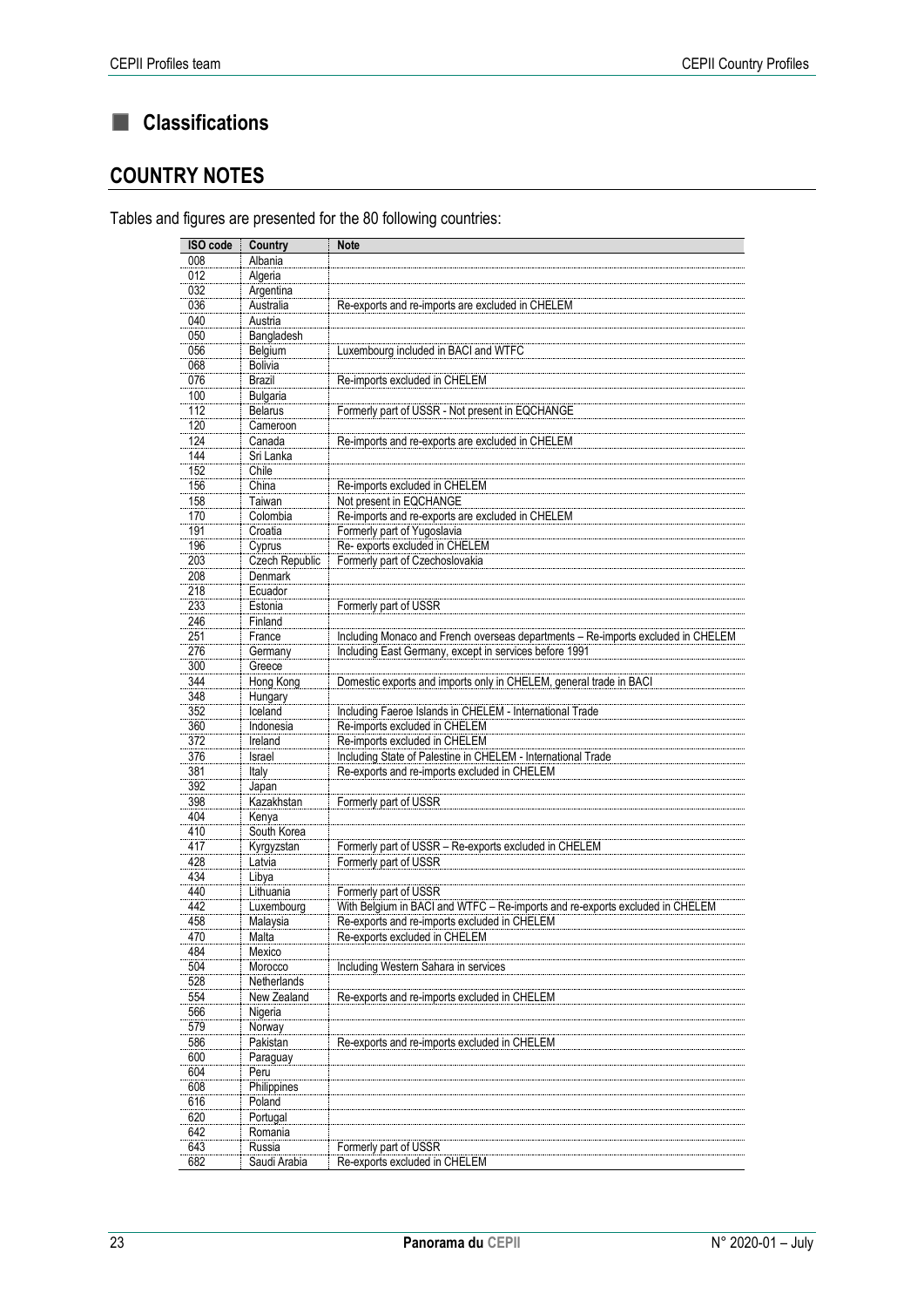| <b>COUNTRY LIST (continuing)</b> |                        |                                                                                                                                            |
|----------------------------------|------------------------|--------------------------------------------------------------------------------------------------------------------------------------------|
| ISO code                         | Country                | <b>Note</b>                                                                                                                                |
| 699                              | India                  |                                                                                                                                            |
| 702                              | Singapore              | Re-exports and re-imports excluded in CHELEM                                                                                               |
| 703                              | Slovakia               | Formerly part of Czechoslovakia - Re-imports excluded in CHELEM                                                                            |
| 704                              | Viet Nam               |                                                                                                                                            |
| 705                              | Slovenia               | Formerly part of Yugoslavia - Re-imports excluded in CHELEM                                                                                |
| 711                              | South Africa<br>(SACU) | Botswana, Lesotho, Namibia, South Africa, Swaziland – only country South Africa in section Balance & Forex (table 1<br>and figures 1 to 5) |
| 724                              | Spain                  |                                                                                                                                            |
| 752                              | Sweden                 |                                                                                                                                            |
| 757                              | Switzerland            |                                                                                                                                            |
| 764                              | Thailand               | Re-exports and re-imports excluded in CHELEM                                                                                               |
| 788                              | Tunisia                |                                                                                                                                            |
| 792                              | Turkey                 |                                                                                                                                            |
| 804                              | Ukraine                | Formerly part of USSR                                                                                                                      |
| 807                              | Macedonia              | Formerly part of Yugoslavia                                                                                                                |
| 818                              | Egypt                  |                                                                                                                                            |
| 826                              | United Kingdom         | Re-exports and re-imports excluded in CHELEM                                                                                               |
| 842                              | <b>United States</b>   | Re-exports excluded in CHELEM                                                                                                              |
| 858                              | Uruguay                |                                                                                                                                            |
| 862                              | Venezuela              | Re-exports and re-imports excluded in CHELEM                                                                                               |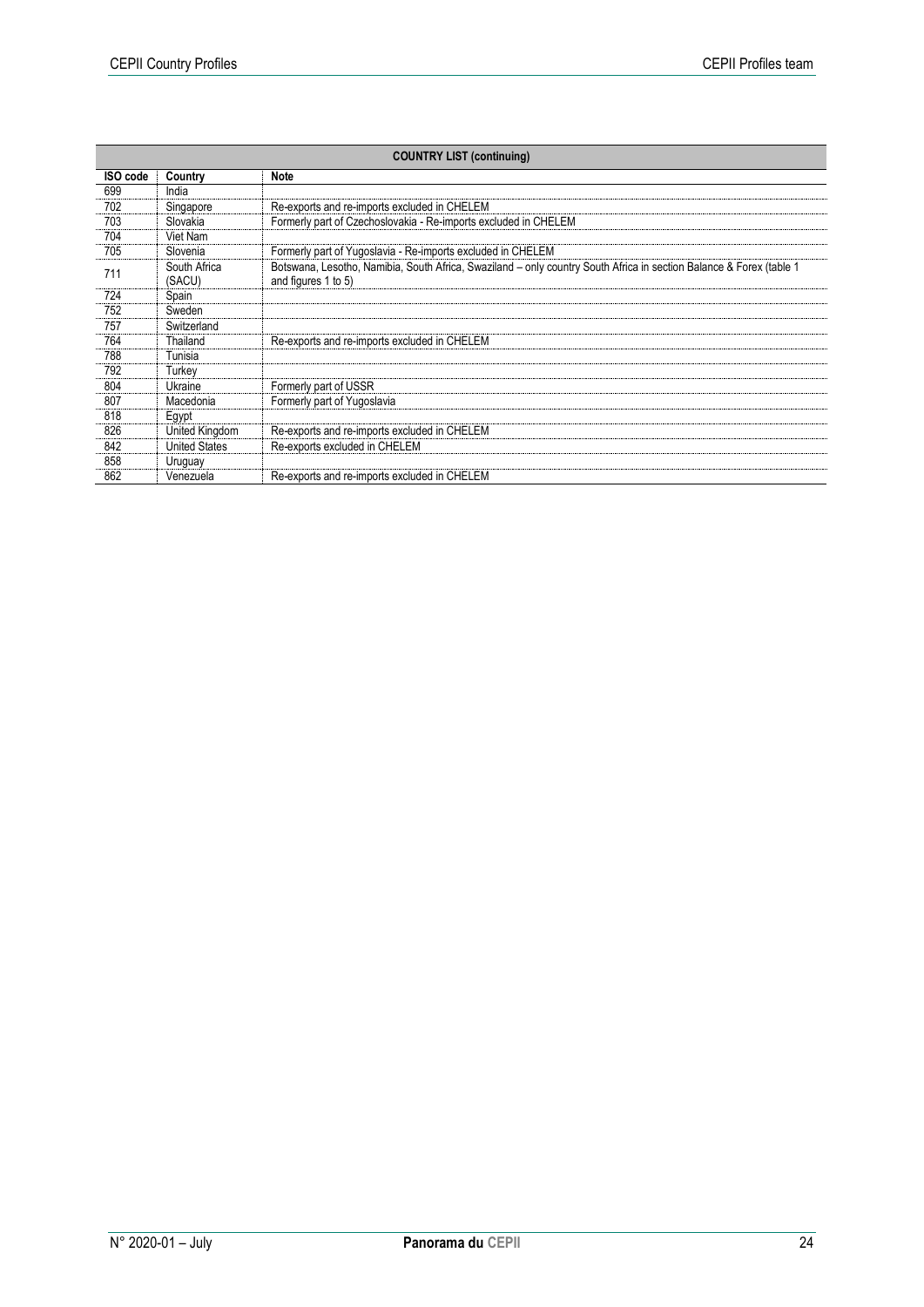# **COMPOSITION OF THE REGIONS**

| Alpha<br>code | Num.<br>code | <b>Continent and region</b>                                      | <b>Composition by countries</b>                                                                                                                                                                                                                                                                                                                                                                                                                                                                                                                                                                                                      |
|---------------|--------------|------------------------------------------------------------------|--------------------------------------------------------------------------------------------------------------------------------------------------------------------------------------------------------------------------------------------------------------------------------------------------------------------------------------------------------------------------------------------------------------------------------------------------------------------------------------------------------------------------------------------------------------------------------------------------------------------------------------|
| <b>AMN</b>    | 1100         | North America                                                    | Canada, Mexico, United States of America                                                                                                                                                                                                                                                                                                                                                                                                                                                                                                                                                                                             |
| <b>AMS</b>    | 1200         | South and central America                                        | America, excl. Canada, Mexico and United States                                                                                                                                                                                                                                                                                                                                                                                                                                                                                                                                                                                      |
| UE+EUA        | 2100         | European Union (EU-28)                                           | Austria, Belgium, Bulgaria, Croatia, Cyprus, Czech Republic, Denmark, Estonia,<br>Finland, France, Germany (former East Germany included), Gibraltar, Greece, Hungary,<br>Ireland, Italy, Latvia, Lithuania, Luxembourg, Malta, Netherlands, Poland, Portugal,<br>Romania, Slovakia, Slovenia, Spain, Sweden, United Kingdom,<br>Albania, Iceland, Norway, Switzerland, Turkey, Bosnia Herzegovina, Serbia-Montenegro<br>(calculated before the partition of former Yugoslavia)                                                                                                                                                      |
| <b>CEI</b>    | 2200         | Commonwealth of Independent States<br>(CIS)                      | Commonwealth of Independent States: Armenia, Azerbaijan, Belarus, Georgia,<br>Kazakhstan, Kyrgyzstan, Moldova, Russian Federation, Tajikistan, Turkmenistan,<br>Ukraine, Uzbekistan (estimated in TRADE before 1992)                                                                                                                                                                                                                                                                                                                                                                                                                 |
| <b>MENA</b>   | 3100         | North Africa                                                     | Bahrain, Iran, Iraq, Israel, Jordan, Kuwait, Lebanon, Oman, Qatar, Saudi Arabia, Syria,<br>United Arab Emirates, Yemen (and State of Palestine in GDP and TRADE),<br>Algeria, Egypt, Libya, Morocco, Tunisia                                                                                                                                                                                                                                                                                                                                                                                                                         |
| <b>AFS</b>    | 3200         | Sub-Sahara Africa                                                | Africa, excluding North Africa                                                                                                                                                                                                                                                                                                                                                                                                                                                                                                                                                                                                       |
|               | 4100<br>4200 | Asia-Oceania advanced<br>Asia-Oceania<br>emergent & development. | Australia, Hong Kong, Japan, New Zealand, Singapore, South Korea, Taiwan<br>Afghanistan, Bangladesh, Bhutan, Brunei, Cambodia, China, Fiji, French Polynesia (in<br>GDP and TRADE), Guam (in GDP and TRADE), India, Indonesia, Kiribati, Lao PDR,<br>Macao, Malaysia, Maldives, Mongolia, Myanmar, Nepal, New Caledonia (in GDP and<br>TRADE), New Zealand North Korea, Pacific Islands (in GDP and TRADE), Pakistan,<br>Papua New Guinea, Philippines, Solomon Islands, Sri Lanka, Thailand, Tonga, US<br>Samoa (in GDP and TRADE), Vanuatu, Viet Nam, Western Samoa, and all others in<br>Asia and Oceania (in TRADE and GDP only) |
| <b>XXX</b>    | 990          | <b>NES</b>                                                       | Not specified                                                                                                                                                                                                                                                                                                                                                                                                                                                                                                                                                                                                                        |
| <b>WLD</b>    | 000          | <b>WORLD</b>                                                     | Sum of all areas (America + Europe & CIS + Africa, Near & Middle East + Asia &<br>Oceania + NES)                                                                                                                                                                                                                                                                                                                                                                                                                                                                                                                                     |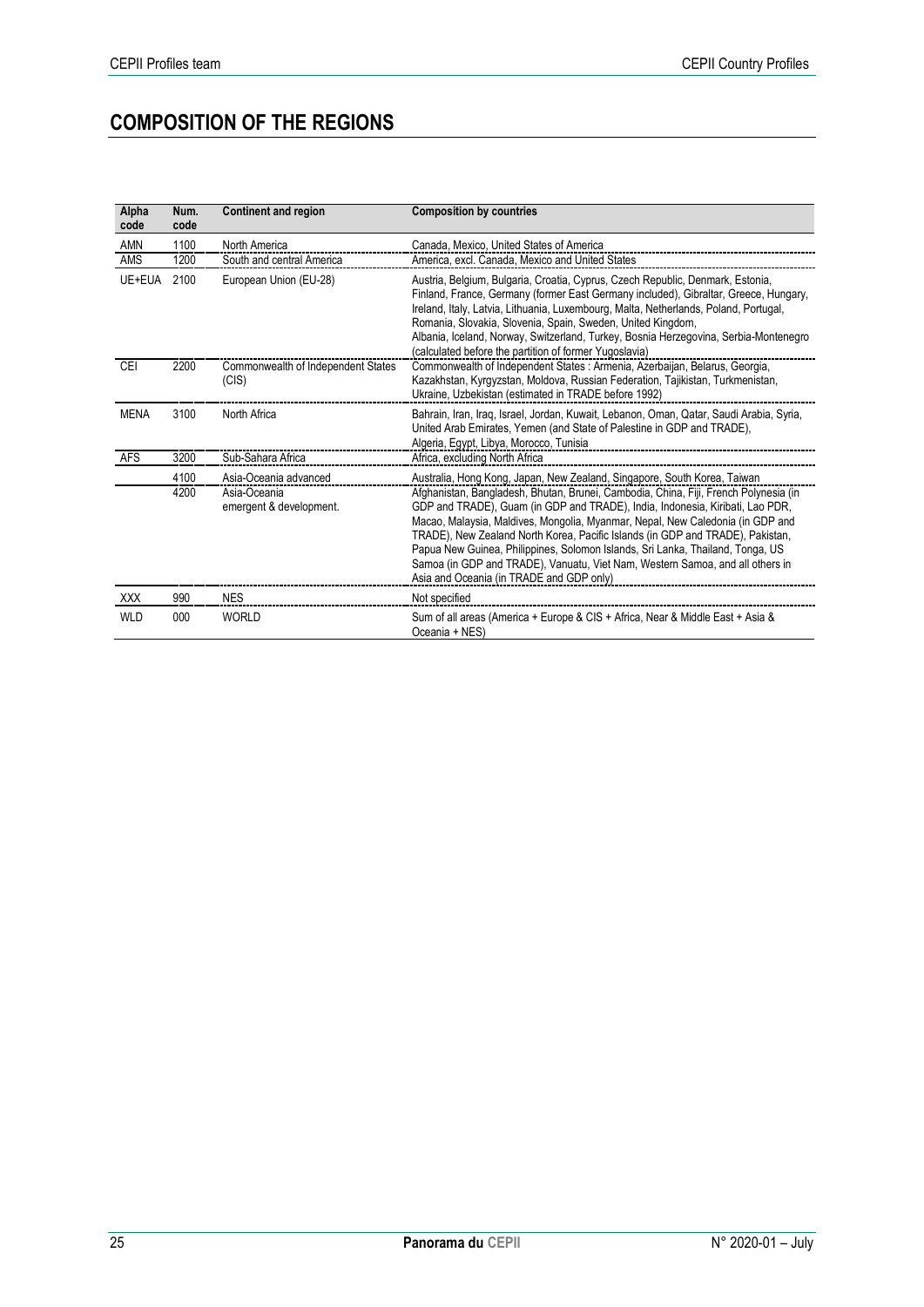# **SECTORAL CLASSIFICATIONS**

#### **By product category**

Products are listed according to the CHELEM classifications in 72 categories for the goods in the International Trade database and in 13 categories for the services in the Balance of Payments database, except in **Products & Partners section**'s tables where the Harmonised System (HS4) is retained.

|                    | <b>TRADE IN GOODS</b>    |                                                                                                         |  |
|--------------------|--------------------------|---------------------------------------------------------------------------------------------------------|--|
| <b>CHELEM</b> code | <b>Product category</b>  | <b>Description</b>                                                                                      |  |
| ΒA                 | Cement                   | Cement and derived products                                                                             |  |
| BB                 | Ceramics                 | Ceramics (including manufactured mineral articles not elsewhere specified)                              |  |
| ВC                 | Glass                    | Glass (flatware and hollow-ware)                                                                        |  |
| CA                 | Iron and steel           | Iron and steel-making (including pig iron and sheet steel)                                              |  |
| CВ                 | Tubes                    | Tubes and first-stage processing products                                                               |  |
| CС                 | Non-ferrous metals       | Non-ferrous metals                                                                                      |  |
| DA                 | Yarns and fabrics        | Yams and fabrics                                                                                        |  |
| DB                 | Clothing                 | Clothing (with fabrics as the main input)                                                               |  |
| DC                 | Knitwear                 | Knitwear (made directly from yarns)                                                                     |  |
| DD                 | Carpets                  | Carpets and textile furnishings                                                                         |  |
| $\mathsf{DE}$      | Leather                  | Leather, fur skins and footwear                                                                         |  |
| EA                 | Wood articles            | Articles in wood                                                                                        |  |
| EВ                 | Furniture                | Furniture (made of wood or other materials)                                                             |  |
| EC                 | Paper                    | Paper and pulp                                                                                          |  |
| ED                 | Printing                 | <b>Printing and publications</b>                                                                        |  |
| EE                 | Miscell. manuf.          | Toys, sports equipment and miscellaneous manufactured articles                                          |  |
| FA                 | Metallic structures      | Large metallic structures                                                                               |  |
| FB                 | Miscell. hardware        | Miscellaneous hardware                                                                                  |  |
| FC                 | Engines                  | Engines, turbines and pumps                                                                             |  |
| <b>FD</b>          | Agricultural equip.      | Agricultural equipment                                                                                  |  |
| FE                 | Machine tools            | Machine tools                                                                                           |  |
| FF                 | Construction equip.      | Construction and public works equipment                                                                 |  |
| FG                 | Specialised mach.        | Specialised machines                                                                                    |  |
| <b>FH</b>          | Arms                     | Arms and weaponry                                                                                       |  |
| FI                 | Precision inst.          | Precision instruments                                                                                   |  |
| FJ                 | Clock making             | Watch and clock making                                                                                  |  |
| FK                 | Optics                   | Optics and photographic and cinematographic equipment                                                   |  |
| <u>FL</u>          | Electronic comp.         | Electronic components                                                                                   |  |
| <b>FM</b>          | Consumer electro.        | Consumer electronics                                                                                    |  |
| FN                 | Telecom. Equip.          | Telecommunications equipment                                                                            |  |
| FO                 | Computer equipment       | Computer equipment (including office equipment)                                                         |  |
| FP                 | Domestic electrical app. | Domestic electrical appliances                                                                          |  |
| FQ                 | Electrical equip.        | Heavy electrical equipment                                                                              |  |
| FR                 | Electrical app.          | Electrical apparatus (including passive devices)                                                        |  |
| ${\sf FS}$         | Vehicle comp.            | Vehicle components                                                                                      |  |
| ${\sf FT}$         | Cars and cycles          | Cars (including motorcycles)                                                                            |  |
| <b>FU</b>          | Commercial vehic.        | Commercial vehicles and transport equipment (including public transport vehicles and railway equipment) |  |
| FV                 | Ships                    | Ships (including oil rigs)                                                                              |  |
| <b>FW</b>          | Aeronautics              | Products of the aircraft and spatial manufacturing                                                      |  |
| _GA                | Basic inorg. chem.       | Basic inorganic chemicals                                                                               |  |
| GB                 | Fertilizers              | Fertilizers                                                                                             |  |
| ${\sf GC}$         | Basic org. chem          | Basic organic chemicals                                                                                 |  |
| GD                 | Paints                   | Paints, colorings and intermediate chemical products not elsewhere specified                            |  |
| GE                 | Toiletries               | Toilet products, soaps and perfumes (including chemical preparations not elsewhere specified)           |  |
| GF                 | Pharmaceuticals          | Pharmaceuticals products (including veterinary products)                                                |  |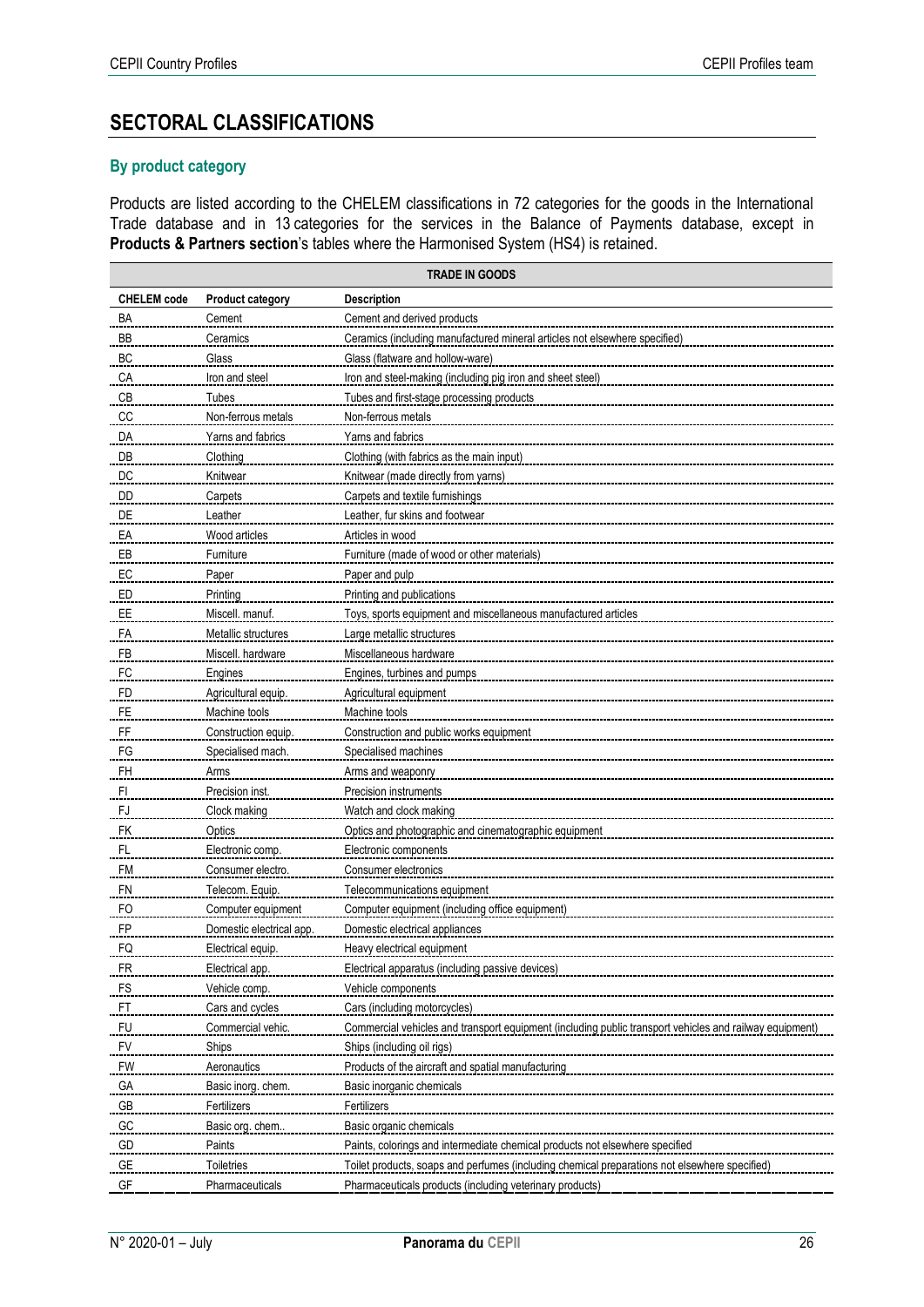| <b>TRADE IN GOODS (continuing)</b> |                         |                                                            |
|------------------------------------|-------------------------|------------------------------------------------------------|
| <b>CHELEM</b> code                 | <b>Product category</b> | <b>Description</b>                                         |
| GG                                 | Plastics                | Plastics, fibers and synthetic resins                      |
| GH                                 | Plastic articles        | Plastic articles                                           |
| GI                                 | Rubber articles         | Rubber articles (including tyres)                          |
| HA                                 | Iron ores               | Iron ores and scrap                                        |
| <b>HB</b>                          | Non-ferrous ores        | Non-ferrous ores and scrap                                 |
| HC                                 | Unproces. min. nes      | Unprocessed minerals not elsewhere specified               |
| IA                                 | Coals                   | Coal (including lignite and other primary energy products) |
| IB                                 | Crude oil               | Crude oil                                                  |
| IC                                 | Natural gas             | Natural gas (including all petroleum gases)                |
| IG                                 | Coke                    | Coke                                                       |
| IH                                 | Refined petrol. Pr.     | Refined petroleum products                                 |
| Ш                                  | Electricity             | Electricity                                                |
| JA                                 | Cereals                 | Cereals                                                    |
| <b>JB</b>                          | Oth. ed. agr. pr.       | Other edible agricultural products                         |
| JC                                 | Non-edible agr. pr.     | Non-edible agricultural products                           |
| KA                                 | Cereal products         | Cereal products                                            |
| KB                                 | Fats                    | Fats (of vegetable or animal origin)                       |
| KC                                 | Meat and fish           | Meat and fish                                              |
| KD                                 | Preserved meat          | Preserved meat and fish products                           |
| KE                                 | Preserved fruit         | Preserved fruit and vegetable products                     |
| KF                                 | Sugar                   | Sugar products (including chocolate)                       |
| KG                                 | Animal food             | Animal foodstuffs                                          |
| KH                                 | Beverages               | <b>Beverages</b>                                           |
| KI                                 | Manuf. tobaccos         | Manufactured tobaccos                                      |
| <b>NA</b>                          | Jewel., works of art    | Precious stones, jewellery, works of art                   |
| <b>NB</b>                          | Non-monetary gold       | Non-monetary gold                                          |
| <b>NV</b>                          | Not specified           | Not specified                                              |
| <b>TT</b>                          | Total                   | Total                                                      |

| <b>TRADE IN SERVICES</b> |                       |                                                        |
|--------------------------|-----------------------|--------------------------------------------------------|
| <b>CHELEM Code</b>       | <b>MBP6* Code</b>     | <b>Service</b>                                         |
| 120                      | BS BP6 USD            | Services                                               |
| 121                      | <b>BSTR BP6 USD</b>   | Transport                                              |
| 122                      | <b>BSTV BP6 USD</b>   | Travel                                                 |
| 123                      | 120-(121+122)**       | Other services                                         |
| 123b                     | <b>BSR BP6 USD</b>    | Maintenance and repair services n.i.e.                 |
| 123c                     | <b>BSOCN BP6 USD</b>  | Construction services                                  |
| 123d                     | <b>BSOIN BP6 USD</b>  | Insurance and pension services                         |
| 123e                     | <b>BSOFI BP6 USD</b>  | <b>Financial services</b>                              |
| 123f                     | <b>BSORL BP6 USD</b>  | Charges for the use of intellectual property n.i.e.    |
| 123g                     | <b>BSOTCM BP6 USD</b> | Telecommunications, computer, and information services |
| 123h                     | BSOOB BP6 USD         | Other business services                                |
| 123i                     | <b>BSOPCR BP6 USD</b> | Personal, cultural, and recreational services          |
| 123i                     | <b>BSOGGS BP6 USD</b> | Government goods and services n.i.e.                   |
| 123nv                    | 123-sum(123a:123i)    | Other services n.i.e.                                  |

\* Manuel 6 of the Balance of Payments (IMF)

\*\* Processing (123a) is not included in **Broad patterns** and **Comparative advantages sections**.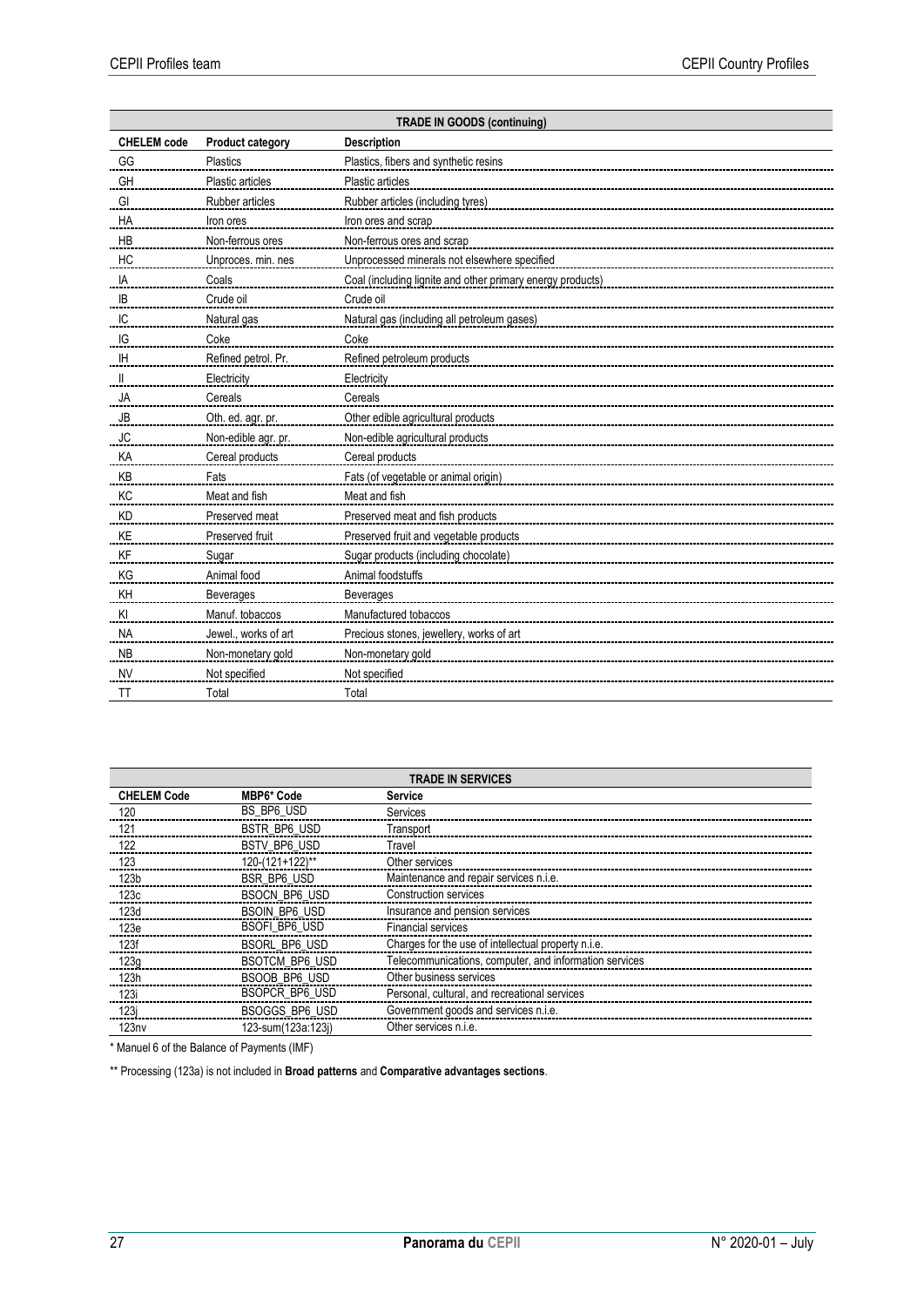#### **By sector**

| <b>CHELEM</b> code | Sector                | <b>Composition (CHELEM categories)</b>                                                                                                              |
|--------------------|-----------------------|-----------------------------------------------------------------------------------------------------------------------------------------------------|
|                    | Food, agriculture     | JA+JB+JC+KA+KB+KC+KD+KE+KF+KG+KH+KI                                                                                                                 |
|                    | Mining & Energy       | HA+HB+HC+ IA+IB+IC+IG+IH+II                                                                                                                         |
|                    | Manufacturing minimum | BA+BB+BC+CA+CB+CC+DA+DB+DC+DD+DF+EA+EB+EC+ED+EE+EA+EB+EC+ED+EE+EE+EG+EH+EI+<br>FJ+EK+FL+FM+FN+FO+FP+FQ+FR+FS+FT+FU+FV+FW+GA+GB+GC+GD+GF+GF+GG+GH+GL |
| NDA                | NFS                   | NA+NR+NV                                                                                                                                            |
| 120'               | Services*             | $121+122+123*$                                                                                                                                      |

\* Processing (123a) is not included in sections **Broad patterns** and **Comparative advantages**.

#### **By industry group**

In the CEPII Country Profiles, for trade in goods, the grouping of products in 11 industry groups (with an additional grouping for the not elsewhere specified trade) comes from CHELEM - International Trade database. A group including all services from the Balance of Payments database is joined to the other ones in **Figure 4** in **Broad patterns** section.

| <b>CHELEM</b> code | Industry group    | <b>Composition (CHELEM categories)</b> |
|--------------------|-------------------|----------------------------------------|
| R <sub>01</sub>    | Energy            | $IA+IB+IC+IG+IH+II$                    |
| R <sub>02</sub>    | Food, agriculture | JA+JB+JC+KA+KB+KC+KD+KE+KF+KG+KH+KI    |
| R <sub>0</sub> 3   | Textiles          | DA+DB+DC+DD+DE                         |
| R04                | Wood, paper       | EA+EB+EC+ED+EE                         |
| <b>R05</b>         | Chemicals         | GA+GB+GC+GD+GE+GF+GG+GH+GI+BA+BB+BC+HC |
| R <sub>06</sub>    | Iron & steel      | HA+CA+CB                               |
| <b>R07</b>         | Non-ferrous       | HB+CC                                  |
| <b>R08</b>         | Machinery         | FA+FB+FC+FD+FE+FF+FG+FH+FV+FW          |
| <b>R09</b>         | Vehicles          | FS+FT+FU                               |
| R <sub>10</sub>    | Electrical        | $FP+FO+FR$                             |
| R <sub>11</sub>    | Electronic        | FI+FJ+FK+FL+FM+FN+FO                   |
| <b>NDA</b>         | <b>NES</b>        | NA+NB+NV                               |
| $120*$             | Services*         | $121+122+123*$                         |

\* Processing (123a) is not included in sections **Broad patterns** and **Comparative advantages**.

In the illustrations where the "industry groups" contain only non-energy manufactured products (BA to GI and KA to KI), "Energy", "NES" or "Services" groups are excluded, and some groups are different from those in the table above. "Food" includes categories KA to KI; "Chemical", categories GA to GI and BA to BC; "Steel", categories CA and CB; "Non-ferrous", category CC.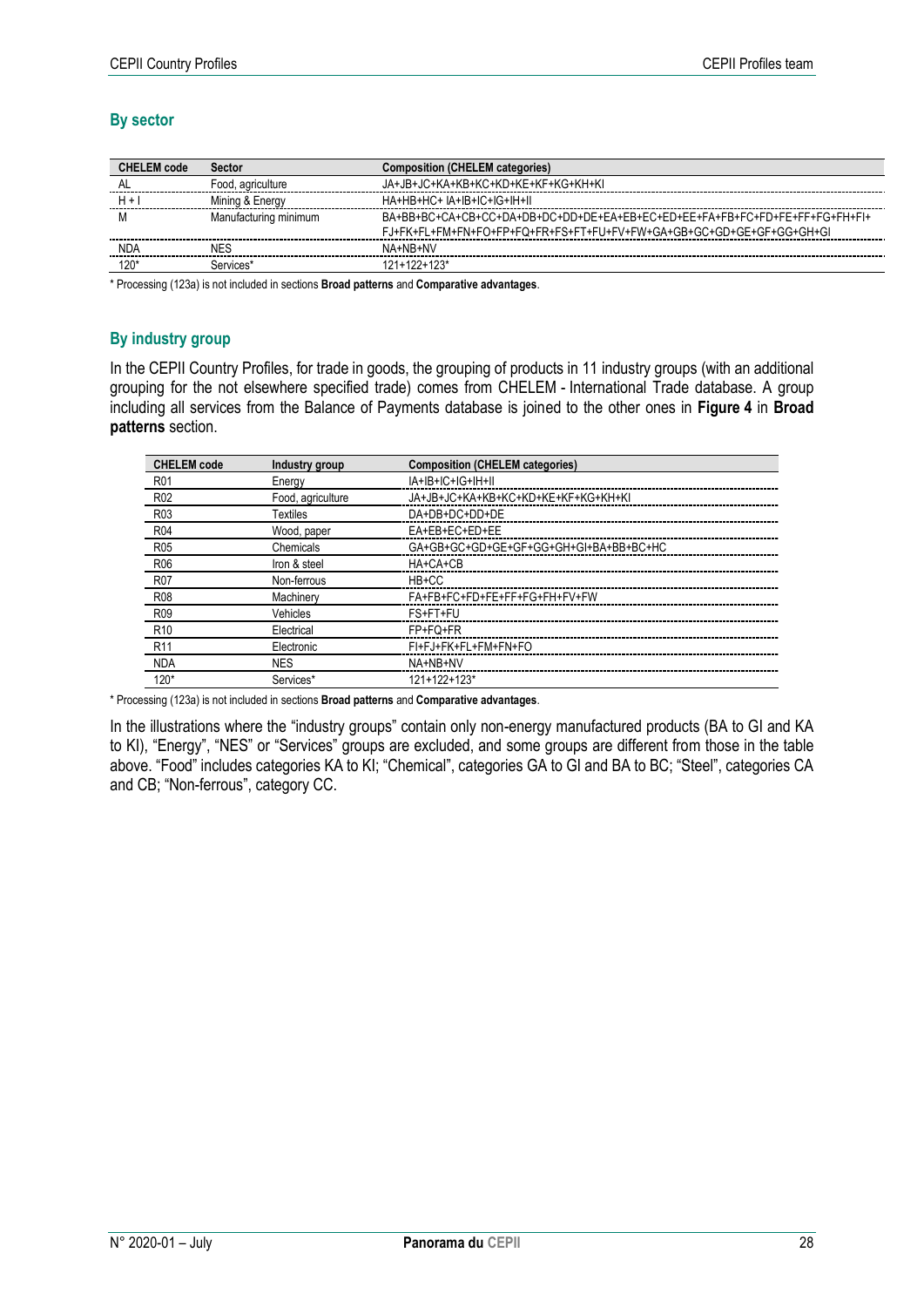#### **By stage in the production process**

| <b>CHELEM</b> code | Stage in the production process | <b>Composition (CHELEM categories)</b>          |
|--------------------|---------------------------------|-------------------------------------------------|
| ST <sub>1</sub>    | Primary                         | HA+HB+HC+IA+IB+IC+JA+JB+JC                      |
| ST <sub>2</sub>    | Basic manufacturing             | BA+BB+BC+CA+CC+GA+GC+IG                         |
| S <sub>T</sub> 3   | Intermediate goods              | CB+DA+EA+EC+EA+EB+EC+EL+ES+GB+GD+GG+GL          |
| ST <sub>4</sub>    | Equipment goods                 | FD+FE+FF+FG+FH+FI+FN+FO+FQ+FR+FU+FV+FW          |
| ST <sub>5</sub>    | Mixed products                  | DE+EB+ED+GH+IH+II+KB+KC+KF+KG                   |
| ST <sub>6</sub>    | Consumption goods               | DB+DC+DD+FF+FJ+FK+FM+FP+FT+GF+GF+KA+KD+KF+KH+KI |
| <b>NDA</b>         | <b>NES</b>                      | NA+NR+NV                                        |

#### **Par broad stage in the production process**

| Code CHELEM | Stade d'élaboration | <b>Composition en catégories CHELEM</b>                      |
|-------------|---------------------|--------------------------------------------------------------|
|             | Equipment goods     | FD+FE+FF+FG+FH+FI+FN+FO+FQ+FR+FU+FV+FW                       |
|             | Consumption goods   | DB+DC+DD+EE+FJ+FK+FM+FP+FT+GE+GF+KA+KD+KE+KH+KI              |
|             | Intermediate goods* | BA+BB+BC+CA+CB+CC +DA+EA+EC+FA+FB+FC+FL+FS+GA+GB+GC+GD+GG+GI |

The broad stage "Intermediate goods\*" contains two stages: ST2 (basic manufacturing) and ST3 (Intermediate goods) excluding IG (coke).

### **By large sector: primary goods, manufactured goods and services**

| Large sector       | Composition (CHELEM stages in the production process) |
|--------------------|-------------------------------------------------------|
| Primary goods      |                                                       |
| Manufactured goods | ST2+ ST3+ ST4+ ST5+ ST6+NDA                           |
| Services*          | 20                                                    |

\* Processing (123a) is not included in sections **Broad patterns** and **Comparative advantages**.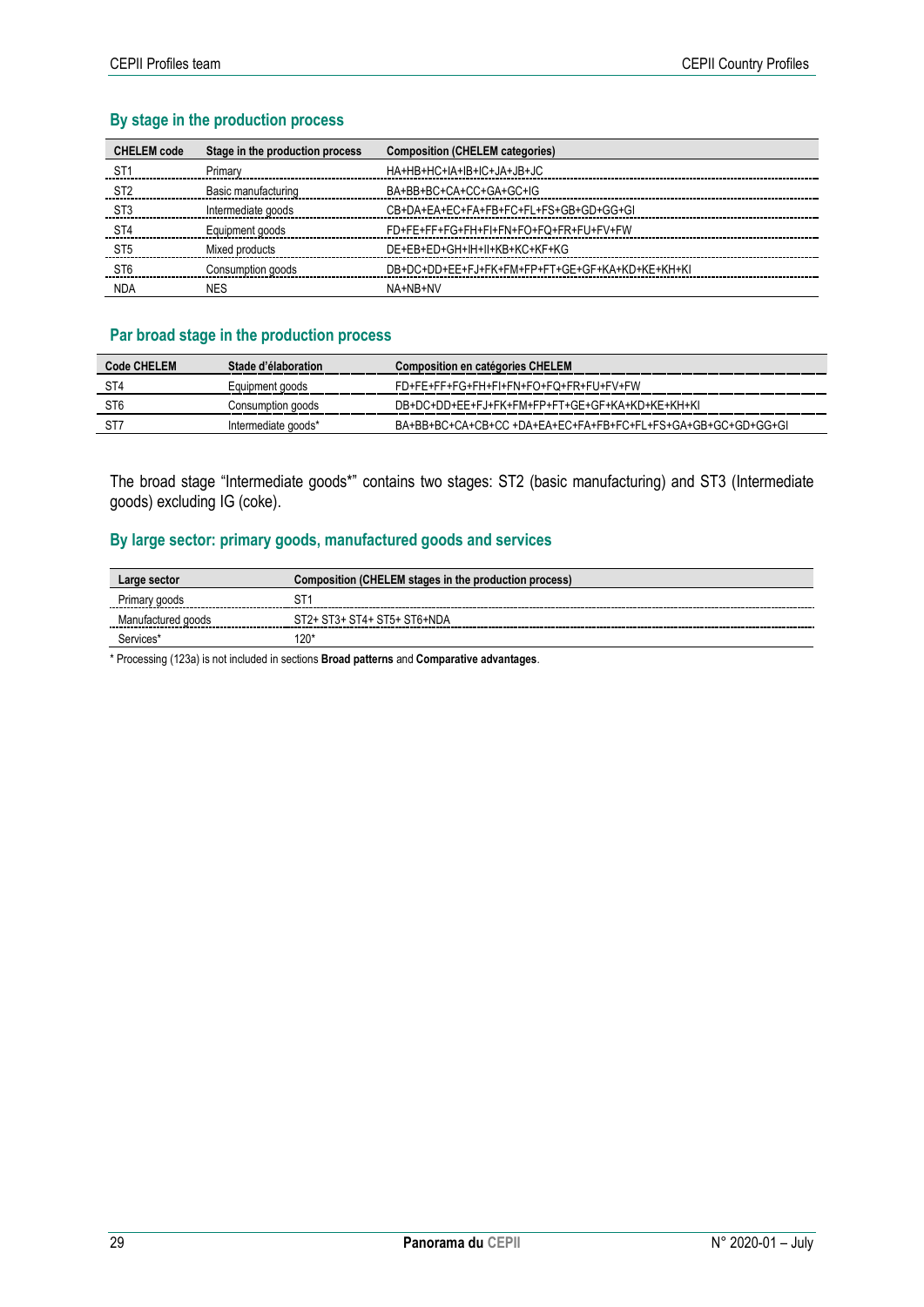# **By item of the current transactions account in the balance of payments**

| <b>Code CHELEM</b> | Code MBP6*           | <b>Item</b>                                              | Short name           |
|--------------------|----------------------|----------------------------------------------------------|----------------------|
| 100                | BCA BP6 USD          | Current transactions                                     |                      |
| 110                | BG BP6 USD           | Goods                                                    |                      |
| 120                | BS_BP6_USD           | Services                                                 |                      |
| 121                | <b>BSTR BP6 USD</b>  | Transport                                                |                      |
| 122                | BSTV BP6 USD         | Travel                                                   |                      |
| 123                | 120-(121+122)        | Other services                                           |                      |
| 123a               | <b>BSM BP6 USD</b>   | Processing                                               |                      |
| 123 <sub>b</sub>   | BSR BP6 USD          | Maintenance & repair services                            | Maintenance          |
| 123c               | <b>BSOCN BP6 USD</b> | Construction                                             |                      |
| 123d               | <b>BSOIN BP6 USD</b> | Insurance & pension services                             | Insurance            |
| 123e               | <b>BSOFI BP6 USD</b> | <b>Financial services</b>                                |                      |
| 123f               | BSORL_BP6_USD        | Charges for the use of intellectual property (licensing) | Licensing            |
| 123g               | BSOTCM_BP6_USD       | Telecommunications, computer & information services      | Telcom               |
| 123h               | BSOOB BP6 USD        | Other business services                                  | Other business serv. |
| 123i               | BSOPCR BP6 USD       | Personal, cultural & recreational services               | Culture              |
| 123j               | BSOGGS_BP6_USD       | Government goods & services                              | Government           |
| 123nv              | 123-(123a:123j)      | Other services non allocated                             |                      |
| 130                | BIP BP6 USD          | Primary income                                           | Primary income       |
| 130a               | BIPCE_BP6_USD        | Compensation of employees                                |                      |
| 130b               | BIPID BP6 USD        | Direct investment income                                 |                      |
| 130b               | BIPIP BP6 USD        | Portfolio investment income                              |                      |
| 130b               | BIPIO_BP6_USD        | Other investment income                                  |                      |
| 130b               | BXIPIR_BP6_USD       | Reserve assets                                           |                      |
| 130c               | BIPO BP6 USD         | Other primary income                                     |                      |
| 140                | BIS BP6 USD          | Secondary income                                         |                      |

\* Manual 6 of the IMF Balance of Payments. To remain clear, only MBP6 codes related to balances are shown here.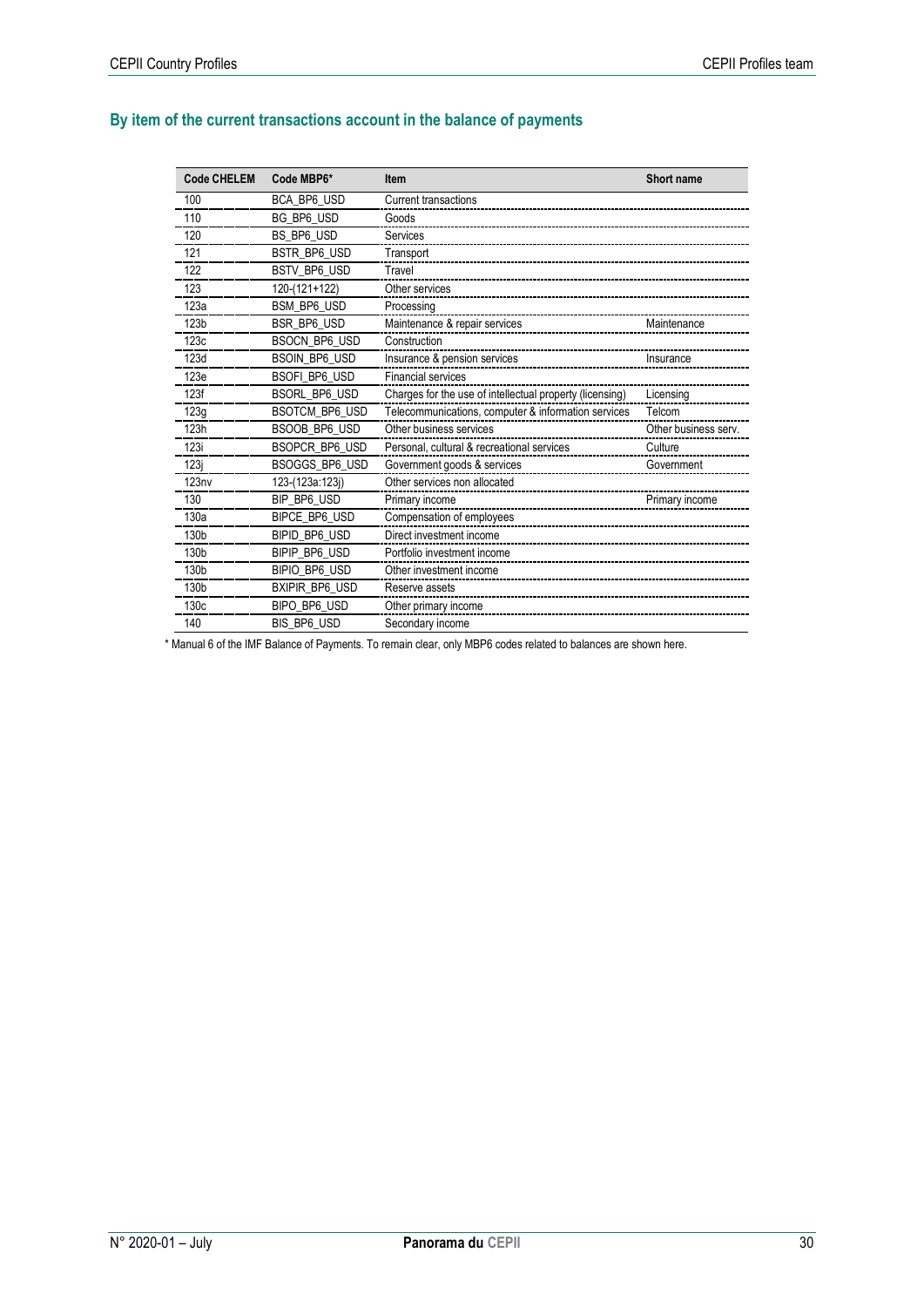# References

Berthou, A. & Emlinger, C. (2011a), "The Trade Unit Values Database", *CEPII Working Paper*, N°2011-10.

Berthou, A. & Emlinger, C. (2011b), "The Trade Unit Values Database", *International Economics*, N°128, Q4-2011.

- Bouët, A., Decreux, Y., Fontagné, L., Jean, S. & Laborde, D. (2008), "Assessing applied protection across the world", *Review of International Economics*, 16(5): 850-863.
- Clark, P., MacDonald, R. (1998). "Exchange rates and economic fundamentals: a methodological comparison of BEERs and FEERs", *IMF Working Paper*, 98/00.

Coudert V., Couharde C., Grekou, G., & Mignon, V. (2019), "[Heterogeneity within the Euro Area: New Insights into](http://www.cepii.fr/PDF_PUB/wp/2019/wp2019-05.pdf)  [an Old Story](http://www.cepii.fr/PDF_PUB/wp/2019/wp2019-05.pdf)", *CEPII Working Paper*, N°2019-05.

Couharde, C., Delatte, A.-L., Grekou, C., Mignon, V. & Morvillier, F. (2017), "[EQCHANGE: A World Database on](http://www.cepii.fr/PDF_PUB/wp/2017/wp2017-14.pdf)  [Actual and Equilibrium Effective Exchange Rates](http://www.cepii.fr/PDF_PUB/wp/2017/wp2017-14.pdf)", *CEPII Working Paper*, N°2017-14.

- Couharde, C., Delatte, A-L., Grekou, C., Mignon, V., Morvillier, F. (2018). "EQCHANGE: A world database on actual and equilibrium effective exchange rates", *International Economics*, Vol. 156(C): 206-230.
- Emlinger, C. & Piton, S. (2014), "[World Trade Flows Characterization: Unit Values, Trade Types and Price](http://www.cepii.fr/PDF_PUB/wp/2014/wp2014-26.pdf)  [Ranges](http://www.cepii.fr/PDF_PUB/wp/2014/wp2014-26.pdf)", *CEPII Working Paper*, n°2014-26.
- Fontagné, L. & Freudenberg, M. (1997), "Intra-Industry Trade: Methodological Issues Reconsidered", *CEPII Working Paper*, N°1997-01.
- Fontagné, L., Freudenberg, M. & Péridy N. (1997), "Trade Patterns inside the Single Market", *CEPII Working Paper*, N°1997-07.
- Fouré, J., Bénassy-Quéré, A. & Fontagné, L. (2012), "[The Great Shift: Macroeconomic Projections for the World](http://www.cepii.fr/CEPII/en/publications/wp/abstract.asp?NoDoc=4179)  [Economy at the 2050 Horizon](http://www.cepii.fr/CEPII/en/publications/wp/abstract.asp?NoDoc=4179)", *CEPII Working paper*, N°2012-03.
- Fouré, J., Bénassy-Quéré, A. & Fontagné, L. (2013), "[Modelling the world economy at the 2050 horizon](https://onlinelibrary.wiley.com/doi/abs/10.1111/ecot.12023)", *Economics of Transition*, 21 (4), p. 617-654.
- Fouré, J., & Fontagné, L. (2016), "[Long term socio-economic scenarios for Representative Concentration](http://www.cepii.fr/PDF_PUB/rr/rr2016_01.pdf)  [Pathways defining alternative CO2 emission trajectories](http://www.cepii.fr/PDF_PUB/rr/rr2016_01.pdf)", *CEPII Research Report*, N° 2016-01.
- Gaulier, G. & Zignago, S. (2010), "[BACI: International Trade Database at the Product-Level. The 1994-2007](file://///CEPII.PRIV/CEPII/GROUPES/ACI/Alix-Deniz/Profils%20Pays/Panorama/2019/Gaulier%20&%20Zignago,%202010)  [Version](file://///CEPII.PRIV/CEPII/GROUPES/ACI/Alix-Deniz/Profils%20Pays/Panorama/2019/Gaulier%20&%20Zignago,%202010)", *CEPII Working Paper*, N°2010-23.
- Grubel H.G. & Lloyd P.J. (1975), Intra-industry Trade: The Theory and Measurement of International Trade in Differentiated Products, London, McMillan.
- Guimbard, H., Jean, S., Mimouni, M. & Pichot, X. (2012a), "[MacMap-HS6 2007, an exhaustive and consistent](http://www.cepii.fr/PDF_PUB/wp/2012/wp2012-10.pdf)  [measure of applied protection in 2007](http://www.cepii.fr/PDF_PUB/wp/2012/wp2012-10.pdf)", *CEPII Working Paper,* N°2012-10, May.
- Guimbard, H., Jean, S., Mimouni, M. & Pichot, X. (2012b), "MacMap-HS6 2007, an exhaustive and consistent measure of applied protection in 2007", *International Economics,* N°130, Q2, 2012, p. 99-122.
- Nayman L. (2014), "Méthodologie CHELEM Balance des paiements Principaux changements intervenus dans le passage de la Balance des Paiements de la version Manuel 5 au Manuel 6 du FMI", *Mimeo*, January.
- Nayman, L. & V. Vicard (2018a), "Profits des multinationales à l'étranger : mesure et impact sur leur pays d'origine", *Panorama du CEPII*, N°2018-01, May.
- Nayman, L. & V. Vicard (2018b), "À qui profitent les revenus des investissements des multinationales ?", *CEPII blog*, 18 June.
- Nayman, L. & V. Vicard (2018c), "Les revenus des multinationales dans les paradis fiscaux", *CEPII blog*, 14 September.
- Nayman, L. & V. Vicard (2018d), "À quoi reconnaît-on un paradis fiscal *?", CEPII blog*, 11 December.